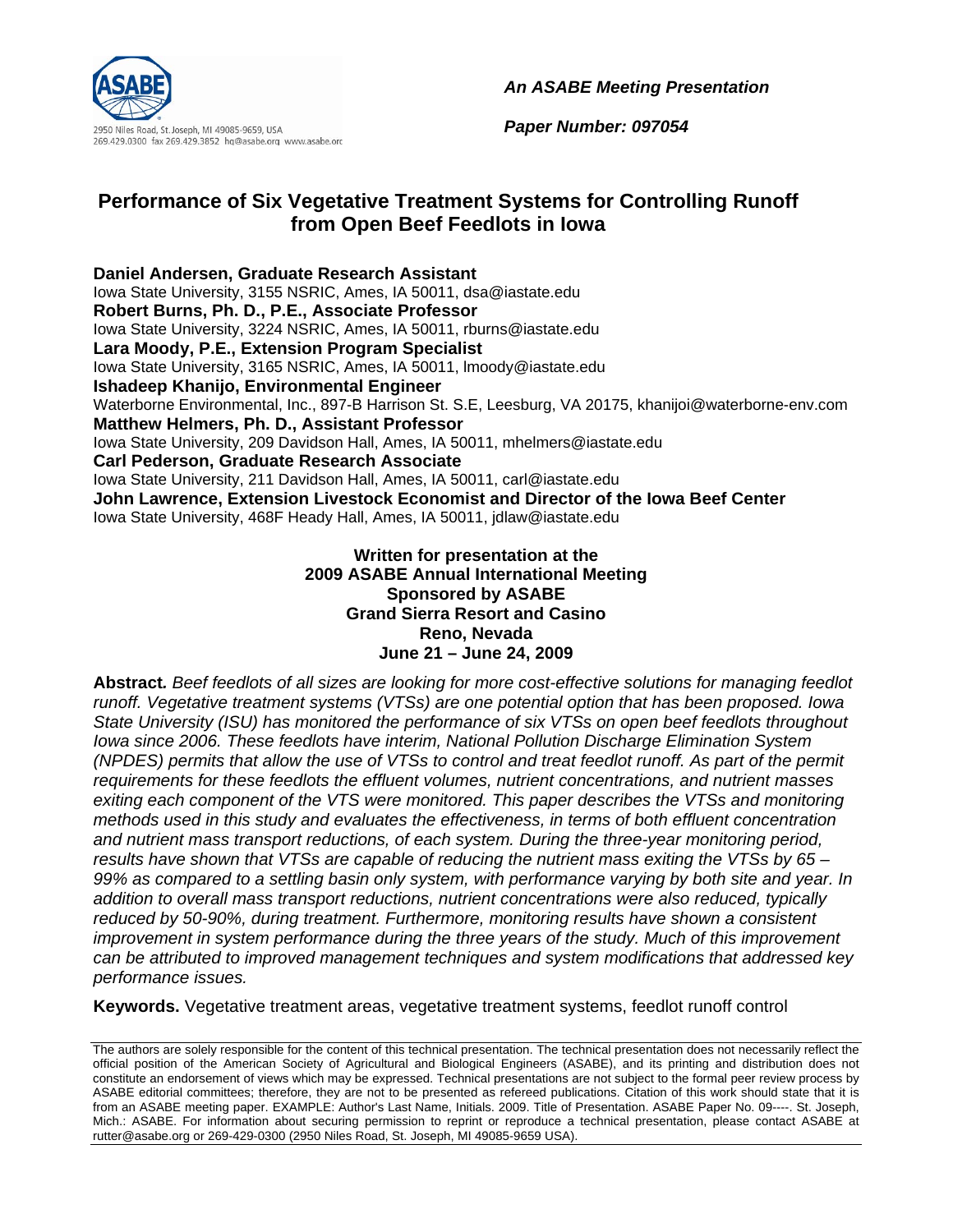# **Introduction**

Runoff from open lot animal feeding operations has long been recognized as a potential pollutant to receiving surface waters. This effluent is known to contain nutrients such as nitrogen and phosphorus, as well as other potential pollutants such as organic matter, solids, and pathogens. As a result, the Environmental Protection Agency (EPA) developed a set of Effluent Limitation Guidelines (ELGs) which described the design and operating criteria for feedlot runoff control systems for concentrated animal feeding operations (CAFOs) (Anschutz, 1979). These ELGs historically required collection, storage, and land application of the feedlot runoff. Recent modification to the ELGs allows the use of alternative treatment systems when the performance, based on the mass of nutrients released, of the alternative systems is equivalent to or exceeds that of a traditional containment system (Federal Register, 2003). As a result, open feedlots are looking for new cost effective methods of handling feedlot runoff. Vegetative treatment systems (VTSs) are one option that has shown promise.

A vegetative treatment system (VTS) is a wastewater treatment system that uses at least one form of vegetative treatment, i.e. a vegetative treatment area (VTA) or a vegetative infiltration basin (VIB), with other pretreatment components to control and treat feedlot runoff. A VTA is an area that is level in one dimension (width) and has a slight slope (less than 5%) in the other (length) that is planted and managed to maintain dense, permanent vegetation (Moody et al., 2006). Operation of the VTA involves applying effluent evenly across the top width of the VTA. The effluent then flows down the length of the VTA where it is treated via sedimentation and infiltration. A VIB is a relatively flat area surround by berms to prevent surface outflow of effluent. VIBs have drainage tiles installed approximately 1.2 m below the soil surface to maximize the infiltration of effluent into the soil (Moody et al., 2006). Effluent draining through the soil profile is collected in the tile lines and pumped onto a VTA for further treatment.

 Woodbury et al. (2003) studied the effectiveness of a VTS that used a solid settling basin (SSB) and vegetative treatment area (VTA) to control runoff on a small feedlot near Clay Center, Neb. This was a 600-head facility with approximately 2.16 ha of feedlot area. Runoff from the feedlot drained to a flat-bottom debris basin that provided between five and eight minutes of retention time for solid settling. Effluent was released from the basin via thirteen discharge pipes onto a VTA. In this study no effluent was ever released from the VTA. Monitoring of the effluent volume and nitrogen content of effluent released from the debris basin showed that more nitrogen was removed with the vegetation harvested from the VTA than was applied in the feedlot runoff. As a result of this study, Woodbury et al. (2003) concluded that vegetative treatment systems could provide effective treatment of feedlot runoff.

 In a literature review, Koelsch et al. (2006) reported on approximately 40 field and plot studies related to VTS performance. In this review, they (Koelsch et al., 2006) reported that VTAs commonly reduced total solids by 70-90%. Additionally total nitrogen (TN), total Kjeldahl nitrogen (TKN), and ammonia/ammonium nitrogen (NH<sub>3</sub>/NH<sub>4</sub>-N) were reduced by approximately 70% in properly designed and managed VTAs (Ikenberry and Mankin, 2000). Phosphorus (P) removal rates had more variability than nitrogen, with typical removal rates ranging from 7 to 100% (Koelsch et al., 2006).

Several investigators have also studied the effectiveness of VIBs. In lab-scale tests with swine manure, Prantner et al. (2001) reported that 93% reduction in  $NH<sub>4</sub>$ -N and an 89% reduction in P occurred during filtration through the soil column. Additionally, Lorimor et al. (2003), Yang and Lorimor (2000), and Edwards et al. (1986) all report the use of VIBs to treat runoff from open feedlots. In these studies, they found high reductions (78 – 87%) in suspended solids, TKN,  $NH<sub>4</sub>$ -N, and P; however, a significant increase in nitrate concentrations was seen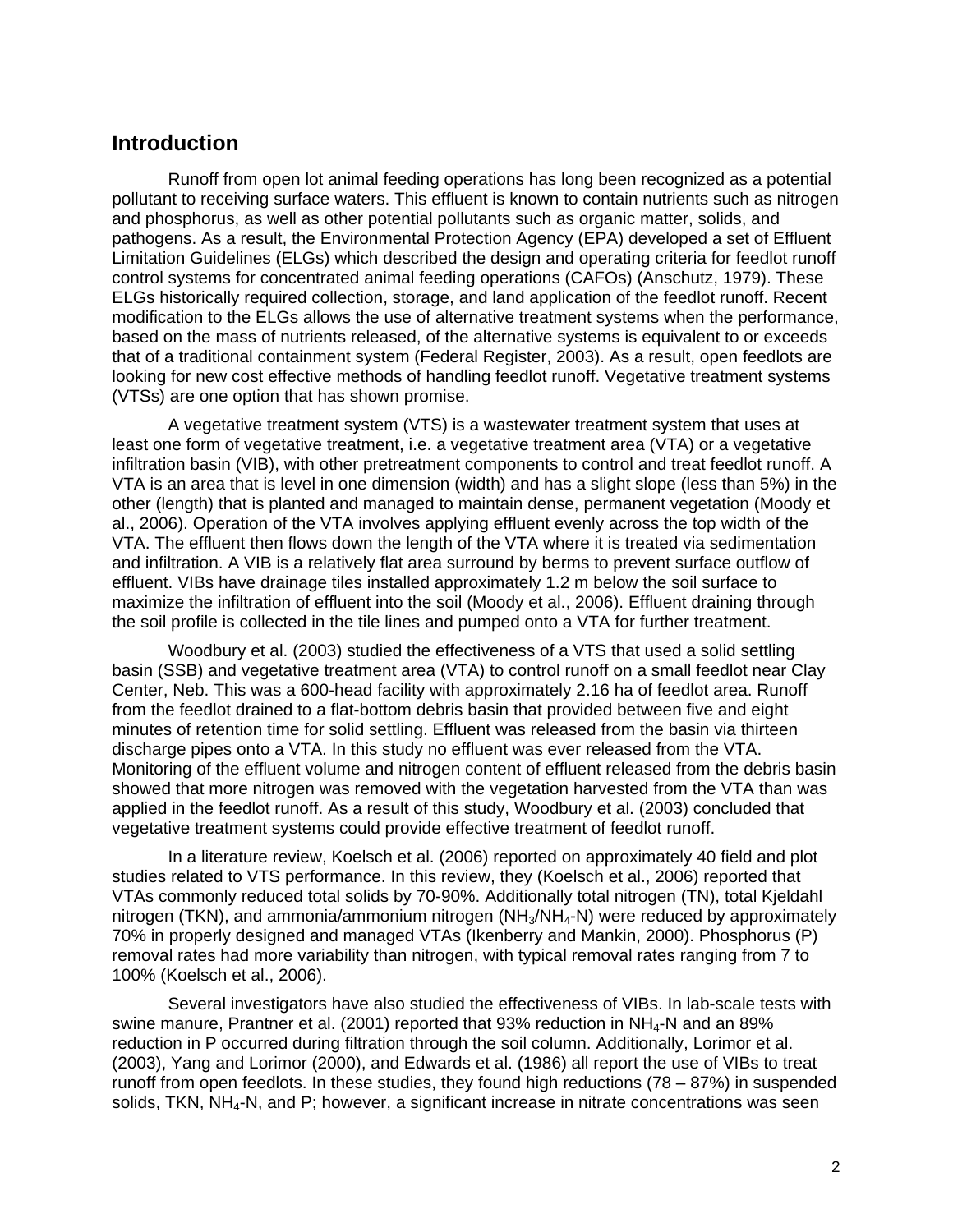as a result of treatment in the VIB. These lab and plot scale studies have shown that VTSs have the potential to successfully treat lot runoff; however, testing of VTSs on commercial feedlots is required to determine how performance varies for different management techniques, system designs, siting criteria, and environmental conditions.

The objective of this study was to evaluate the effectiveness of six VTSs installed to provide runoff control on CAFO sized open beef feedlots in Iowa. This evaluation was made based on nutrient concentration and mass reductions occurring during the treatment process. To achieve these objectives, the flow volumes and nutrient concentrations at the outlet of each treatment component in the VTS were monitored. Thus, specific objectives were to evaluate the nutrient masses and concentrations exiting solid settling basins (SSBs), vegetative infiltration basins (VIBs), and the vegetative treatment areas (VTAs) at these facilities.

# **Materials and Methods**

 The performance of six vegetative treatment systems was monitored as part of this study. These treatment systems were located on CAFO sized open beef feedlots throughout the state of Iowa. A map showing the locations of these facilities is shown in Figure 1. Data summarizing the characteristics of these feedlots and the VTSs installed at each location are provided in Table 1. At many of the locations more than one VTS was installed, at these sites one system was selected as the pilot system (monitored by Iowa State University). The producer was required to monitor the other VTSs. Table 2 provides information about the sizes of the different components used in the pilot VTSs, including the size of the drainage area (feedlot and additional contributing area), the volume of the settling basin, the area of the VIB, and the area of the VTA. Summaries of the design and operation of each of the six pilot VTSs are provided in the following sections. Changes in both system component design and management techniques occurred during the study and must be considered when interpreting the results.



Figure 1. Map showing the locations of the six VTS monitored for this study.

| Table 1. Summary of number of cattle and the VTS configurations for the pilot and total site. |                       |
|-----------------------------------------------------------------------------------------------|-----------------------|
| Number of Cottle                                                                              | <b>ITC</b> Components |

|                  |         | <b>Number of Cattle</b> |                             | <b>VTS Components</b> |
|------------------|---------|-------------------------|-----------------------------|-----------------------|
| Site             | On Farm | <b>Pilot System</b>     | On Farm                     | <b>Pilot System</b>   |
| Central lowa 1   | 1.500   | 1,000                   | 2 $SSB1 - 3 VTA2$           | 1 SSB - 2 VTA         |
| Central Iowa 2   | 2.400   | 650                     | $3$ SSB - 5 VIB $3$ - 2 VTA | 1 SSB - 1 VIB - 1 VTA |
| Northwest lowa 1 | 3,400   | 1,400                   | 3 SSB - 5 VTA               | 1 SSB - 1 VTA         |
| Northwest lowa 2 | 4.000   | 4.000                   | 1 SSB - 1 VIB - 1 VTA       | 1 SSB - 1 VIB - 1 VTA |
| Southwest lowa 1 | 2,300   | 2,300                   | 1 SSB - 10 VTA              | 1 SSB - 10 VTA        |
| Southwest lowa 2 | 5,500   | 1,200                   | $12$ SSB $-7$ VTA           | 1 SSB - 1 VTA         |

 <sup>1</sup> SSB – Solid Settling Basin

 $2$  VTA – Vegetative Infiltration Area

 $3$  VIB – Vegetative Infiltration Basin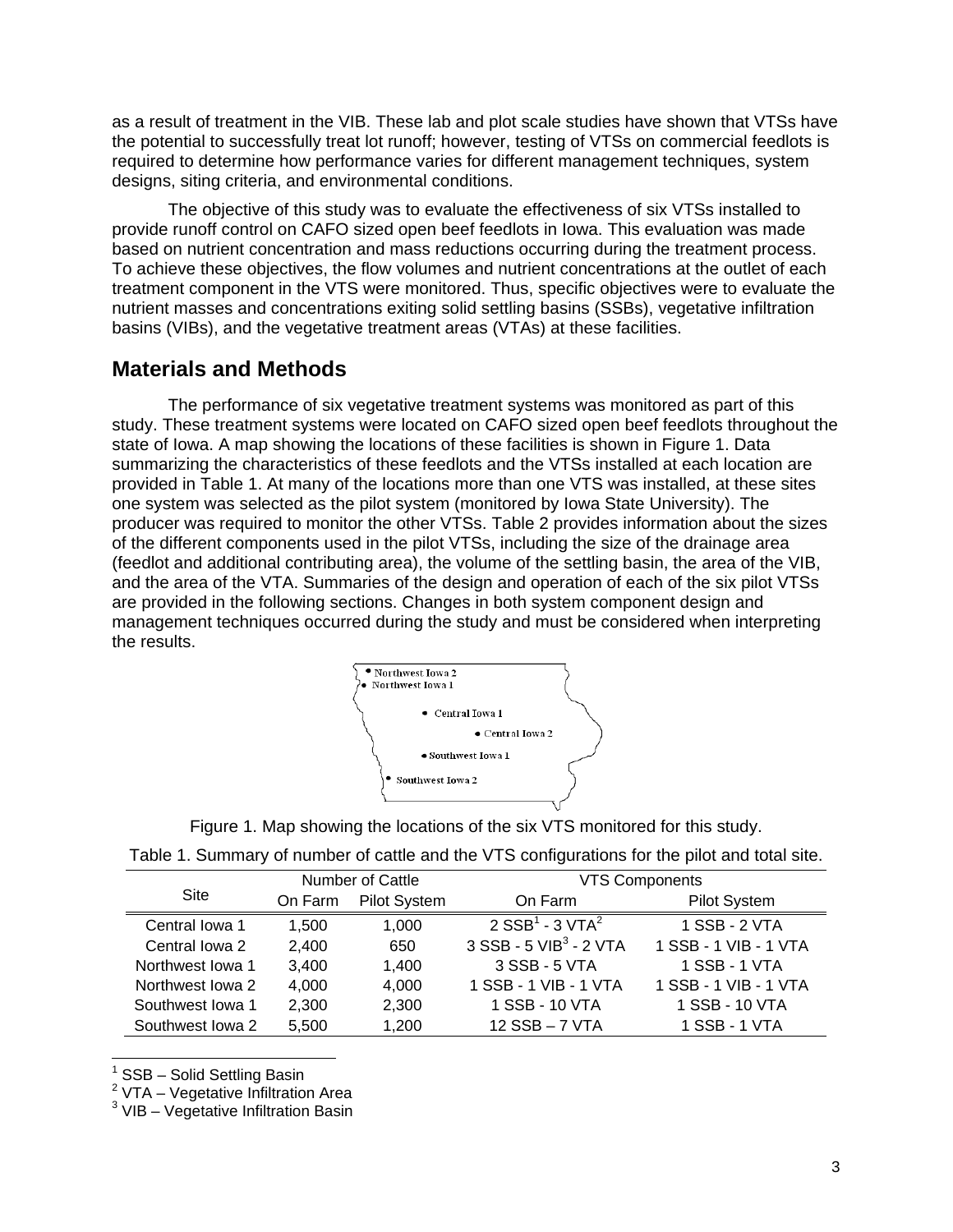| Site             | Drainage Area<br>(ha | <b>SSB</b><br>$(m^3)$ | VIB<br>(ha) | VTA<br>(ha) |
|------------------|----------------------|-----------------------|-------------|-------------|
| Central lowa 1   | 3.09                 | 4,289                 |             | 1.52        |
| Central Iowa 2   | 1.07                 | 51                    | 0.32        | 0.20        |
| Northwest lowa 1 | 2.91                 | 3,710                 |             | 1.68        |
| Northwest lowa 2 | 2.96                 | 110                   | 1.01        | 0.28        |
| Southwest lowa 1 | 7.49                 | 11,550                |             | 4.05        |
| Southwest lowa 2 | 3.72                 | 6,275                 |             | 3.44        |

Table 2. Summary of component sizes for the pilot VTSs.

#### *Site Descriptions*

#### Central Iowa 1 (CN IA 1)

Central Iowa 1 was 4.2-ha earthen open beef feedlot with a permitted capacity of 1,500 cattle located in central Iowa. The VTS at this site consisted of two solid settling basins, a vegetative treatment area (VTA) divided into three channels, a containment berm located at the southeast corner of the VTA, and a vegetated waterway (located on the eastern edge of the VTA). The VTS was divided into two portions, the pilot and the non-pilot system. The western lot (labeled Feedlot Area 1 in Figure 2) was the pilot portion of the feedlot. This was a 3.09-ha earthen feedlot area permitted for 1,000 head of cattle. Runoff effluent drained into a solid settling basin (labeled SSB 1) designed to hold 4,289  $m^3$  of effluent. Effluent captured in the settling basin was then released onto the two western channels of the VTA (labeled VTA 1 and VTA 2). These two VTAs were operated in parallel, i.e., effluent was released onto both VTAs (VTA 1 and VTA 2) at the same time; both channels received similar effluent loadings. Each of these VTAs was 24 m wide with an average length of 311 m, giving a VTA to feedlot area ratio of 0.5:1. During the winter of 2007 and the spring of 2008, the producer converted a portion, 1.01-ha, of the pilot system open feedlot area into a confinement building (hoop structure) to house cattle. This reduced the remaining pen area which contributed feedlot runoff to the pilot system, from 3.08-ha to 2.06-ha and resulted in an increased VTA to feedlot area ratio of 0.7:1. Also, during 2008 three earthen berms were constructed within each of the VTAs. These berms helped slow the flow of water through the VTAs, redistribute effluent over the width of the VTAs, and provide some effluent storage within the VTAs. A final berm, prior to the outlet from the pilot VTA, was added in mid-June 2008.

Initial treatment of feedlot runoff occurred in solid settling basins. The downstream end of the settling basin was surrounded by concrete walls, while earthen berms were used for the settling basin sidewalls. The settling basin has a maximum depth of 1.2 m with 223  $m^2$  of concreted area. The remainder of the SSB bottom was constructed with a compacted earth bottom. The settling basin was designed with a porous dam outlet; the outlet was constructed on the downstream end of the settling basin out of vertical pieces of 2" x 4" lumber spaced 1.9 cm apart. After flowing through the porous dam outlets the effluent entered two 20-cm diameter pipe outlets which directed flow to VTA 1 and VTA 2. During the summer of 2007, a V-notch weir and knife-gate were added behind the porous dam outlet of the pilot system settling basin in an attempt to improve solids retention in the SSB. The knife-gate provided the producer with more control over when, how much, and at what rate effluent was released from the settling basin onto the VTA. In addition to the porous dam outlets, each settling basin was constructed with an emergency overflow weir on the downstream wall of the settling basin. The overflow weir was rectangular in shape, 46 cm long, and 15 cm below the top of the downstream end wall.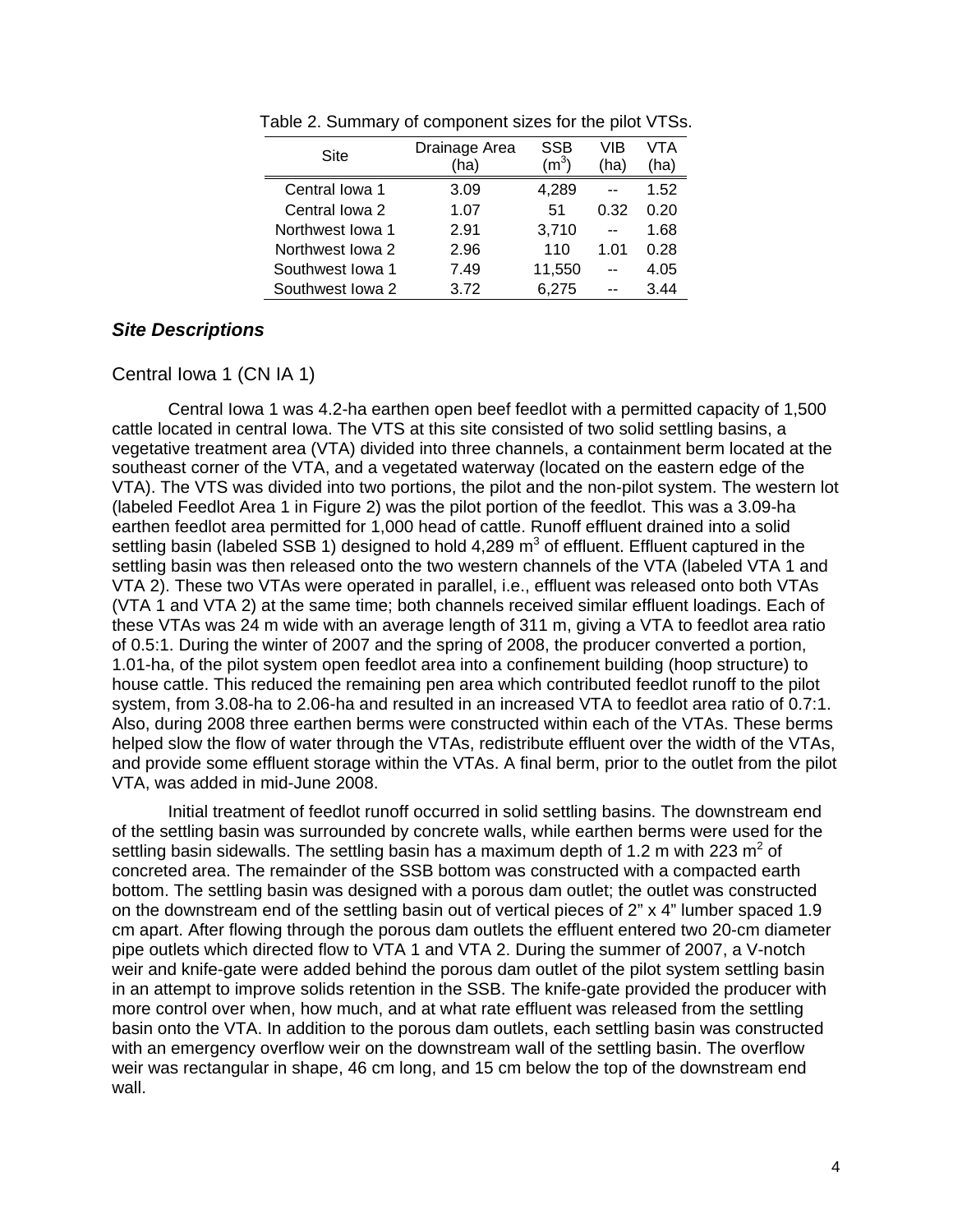The effluent in the settling basin was released onto concrete pads which direct the effluent into a concrete level spreader at the upper end of each VTA. The level spreaders were the width of the VTA, 3 m long, and 0.15 m deep. The spreaders encourage uniform application of the settling basin effluent over the width of the VTA. The three VTA channels were constructed parallel to each other and "stair step" down in elevation with VTA 1 being the highest and VTA 3 the lowest. This design minimized the amount of cut-and-fill required during construction of the VTAs. The VTAs were designed to have a 0.5% slope along the length and to be level across its width. Geotextile flow spreaders were located at 61 m intervals down the length of each VTA channel to help maintain uniform flow distribution. These geotextile spreaders constantly required maintenance, i.e., the spreader needed to be restrung to maintain tension. As mentioned, during the summer of 2008 the producer added three earthen flow spreaders to each VTA. These earthen spreaders were installed to increase effluent retention time in the VTA and to improve flow distribution over the VTA. After installation of the earthen spreaders geotextile spreader were no longer maintained.



**Figure 2. Layout of Central Iowa 1 and the VTS used to control and treat runoff generated by the facility.** 

Central Iowa 2 (CN IA 2)

Central Iowa 2 had three VTSs for handling runoff from the 3.24-ha earthen/concrete feedlot and was permitted for 2,500 head of cattle. A map showing the feedlot and the different system treatment components is shown in Figure 3. This location used three VTSs to treat feedlot runoff. These are referred to as the South, Middle, and North systems. The Middle system was the pilot VTS at this location, and consisted of a SSB, the Middle VIB, and the Middle VTA. The North VTS consisted of a long, narrow SSB, three VIBs (VIB 1, VIB 2, and VIB 3), and the North VTA. The South system consisted of two SSBs (South SSB 1 and South SSB 2), the South VIB, and crop land across the road which served as a land application area for any effluent released from the South VIB.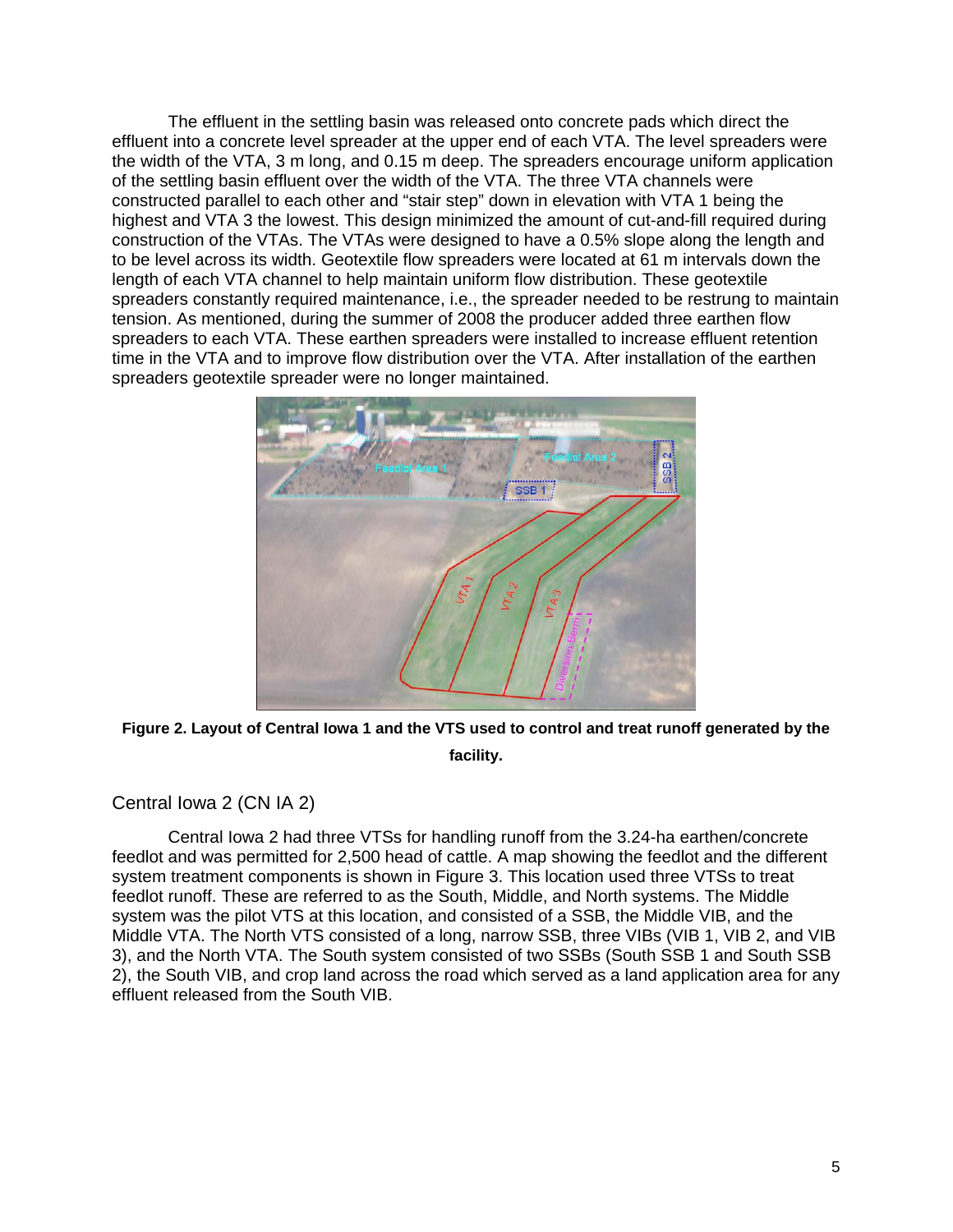

**Figure 3. Diagram of the VTS's for Central Iowa 2.** 

 The pilot system controlled runoff from 1.07-ha of feedlot. This portion of the feedlot consisted of three pens, two of which were earthen and a third which was approximately half earthen and half concrete. The feedlot runoff drained into a 61 cm deep concrete SSB with a volume of 51 m<sup>3</sup>. The outlet from the settling basin was a 30.5 cm PVC pipe that releases effluent into the VIB. Prior to reaching the outlet pipe the effluent flowed through a porous dam which slowed the flow. In 2006, to reduce the amount of solids leaving the basin, the producer placed a "fence" of round bales in the settling basin to further slow and to filter the flow. During 2007, the round bale filter was not used, but a gate valve was installed at the settling basin outlet to provide the operator with more control over when, how much, and at what rate effluent was released to the VIB. Due to poorer solid-liquid separation during 2007, the producer decided to use the round bale filter along with the gate valve in 2008.

Wet conditions in the VIB made it difficult to establish and maintain vegetation in this treatment component. This 0.32 ha VIB was designed with 1.2 m berms surrounding it. The VIB provided storage for the 25-year, 24-hour storm within the VTS. The VIB had 10 cm (4 inch) diameter perforated tiles installed approximately 1.2 m below the soil surface. These tiles were spaced 6 m apart. A perimeter tile was installed around the VIB to intercept outside groundwater flow and prevent it from entering the VIB system. Flow from the VIB tile lines is collected in a concrete sump and is then pumped onto a 0.2 ha VTA. A gated pipe is used to spread VIB effluent evenly across the top width of the VTA. Flow then proceeded down the length of the VTA via gravity drainage. Both the VIB and VTA are planted with reed canary grass and brome grass.

#### Northwest Iowa 1 (NW IA 1)

Northwest Iowa 1 had three stand alone VTA systems receiving runoff from a feedlot area of 6.88 ha. The feedlot runoff control system for this 3,400 head open beef cattle feedlot consisted of three solids settling basins, five vegetative treatment areas, and one outlet channel. The five VTAs ran parallel to each other and were "stair stepped" down a hill, with the first VTA constructed at the highest elevation. All the VTAs were surrounded by 0.9 m high berms to prevent transfer of effluent from one VTA to another, were level along their width, and were sloped (5%) along their length.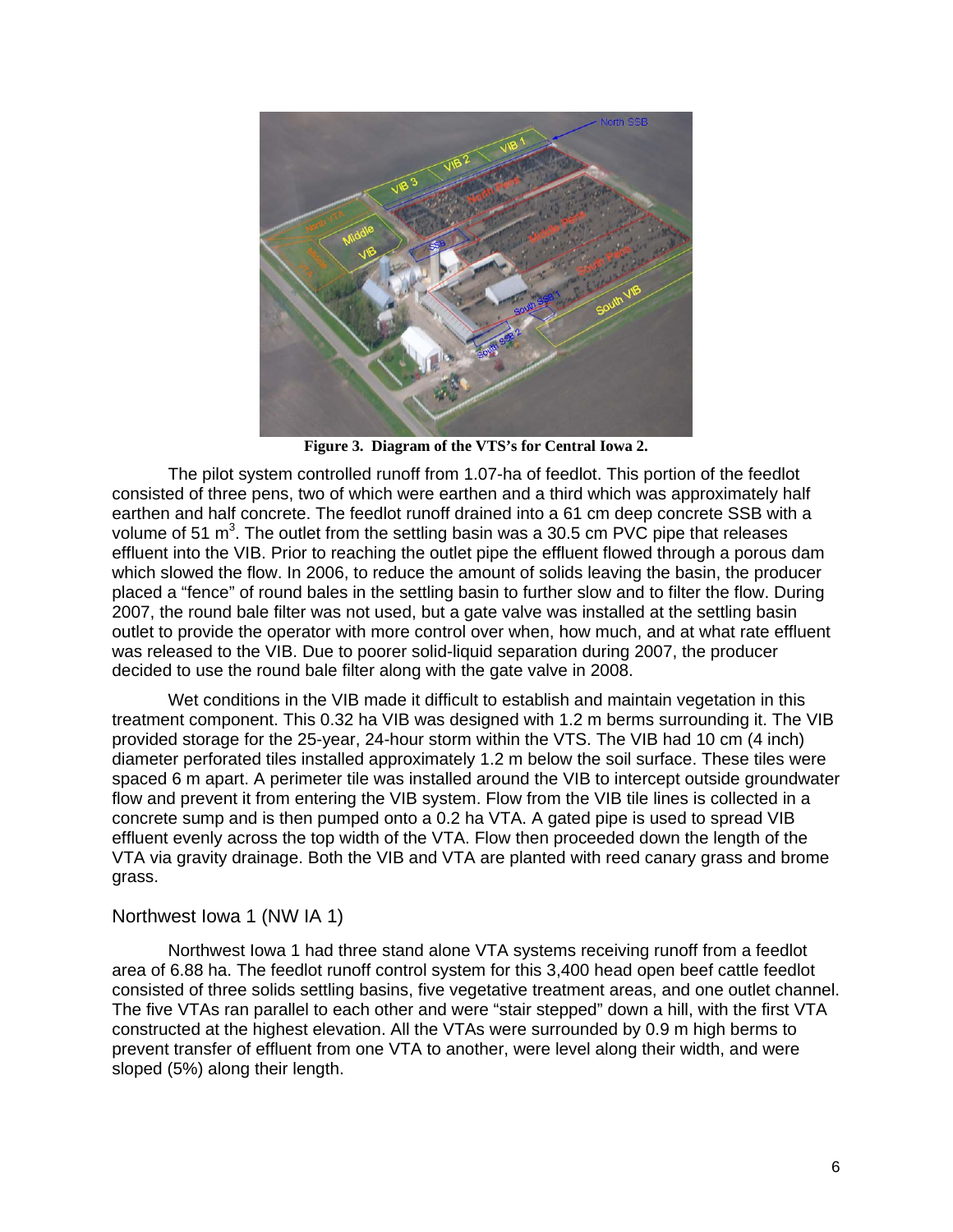

**Figure 4. Diagram of the VTS's located on Northwest Iowa 1.** 

 The pilot system portion of the feedlot (feedlot D) was approximately 2.91-ha of earthen feedlot that contained up to 1,400 head of cattle. Feedlot runoff was collected in a 1.2 m deep SSB having a volume of 3,710  $m^3$ . The SSB was designed to store runoff from a 25-year, 24hour storm. A 15 cm SSB outlet pipe discharged water onto a 1.4 m wide concrete level spreader which was level across the top width of the VTA. A ball valve was added in the spring of 2007 to control the release of effluent from the SSB to the VTA. This effluent was released onto a VTA that was 479 m long by 35 m wide, giving a VTA to feedlot area ratio of 0.57 to 1. Again any effluent released from this VTA received further treatment as it flowed through the outlet channel. The VTA was initially planted with brome and reed canary grasses. Over the monitoring period, the brome grass took over becoming the dominate species.

### Northwest Iowa 2 (NW IA 2)

Northwest IA 2 had a VIB-VTA system designed to control runoff from a 2.96-ha concrete feedlot; a picture of this facility is shown in Figure 5. A concrete settling basin of 101 m<sup>3</sup> capacity collected the runoff from the feedlot. The SSB was 0.6 m deep and has a Vnotch weir at the outlet. The effluent flowing through the V-notch weir then flowed into a concrete channel and through an H-flume for measurement. In 2008, a series of stop-blocks was added to control when an SSB release would occur. The stop-blocks were constructed from 5 cm diameter PVC pipe and stacked at the SSB outlet. The stop-blocks were then removed, from the top down, to dewater the SSB from the top down.

Effluent from the settling basin was released into a 1.01-ha VIB. The VIB had 15 cm diameter perforated tiles installed 1.2 m deep and spaced 4.6 m apart. The VIB was built 0.9 m deep in the ground, and allowed storage of the 25-year, 24-hour storm runoff with an additional 0.3 m of freeboard before a VIB overflow would occur. Wet conditions in the VIB again made it difficult to maintain vegetation. Flow from the tile lines was collected in a sump and pumped onto each of the VTAs. A gated pipe was used to spread flow evenly cross the top width of the VTA. The 0.28 ha VTA was divided into two, 27 m wide channels. At a given time, effluent was pumped onto only one of the VTA channels. The channel receiving effluent was switched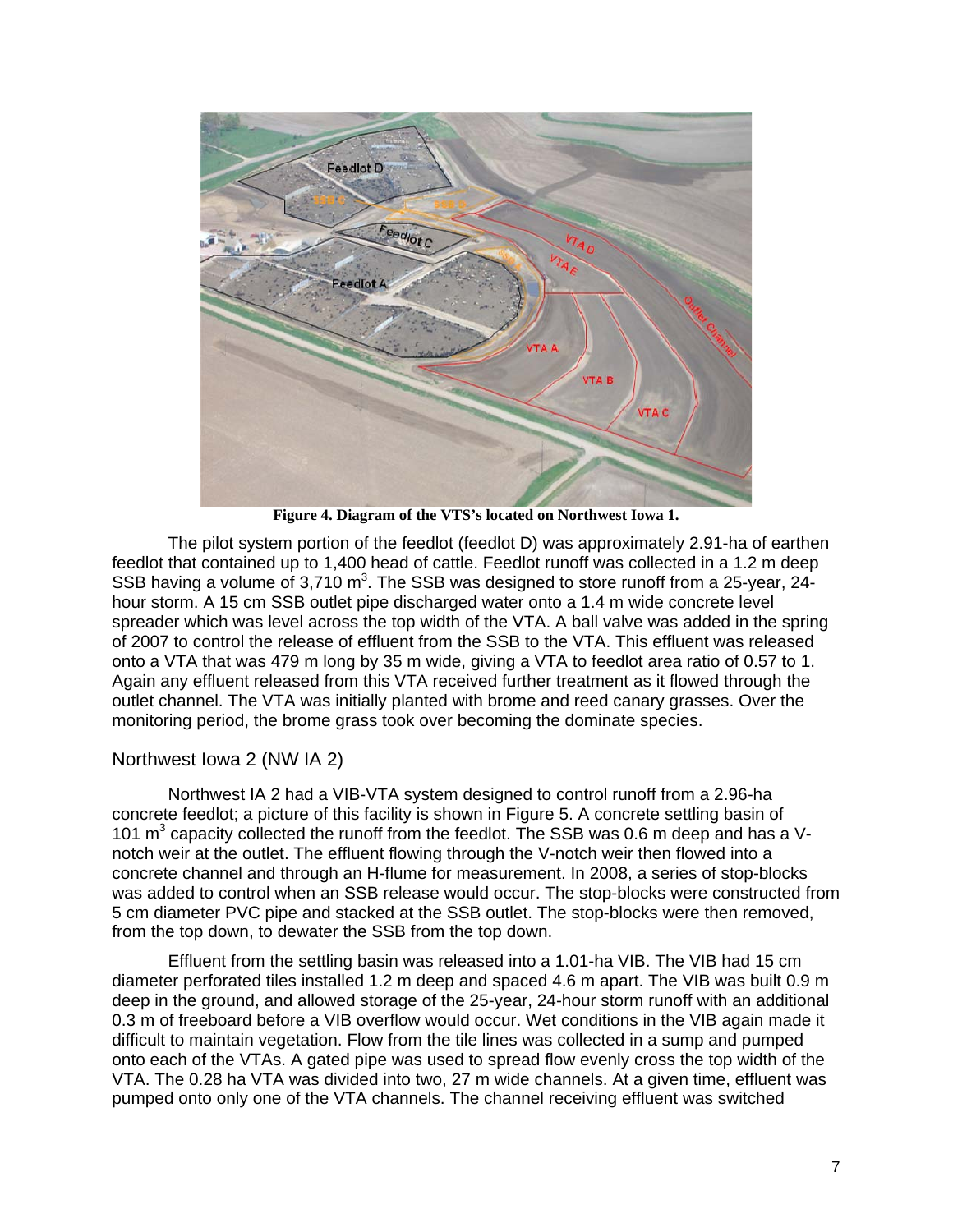manually by the producer by switching a set valves. Topographically, the VTA was at higher elevation than the VIB, as a result any effluent reaching the bottom of the VTA was routed back into the VIB. A surface inlet was used to capture this effluent at the bottom of the VTA. It was then routed through a 15 cm pipe that flowed via gravity back into the VIB. Thus, any release from the VTA was recycled back into the VIB, and not released from the overall VTS.



**Figure 5. Diagram of the VTA system at Northwest Iowa 2.** 

## Southwest Iowa 1 (SW IA 1)

Southwest Iowa 1 was a 7.49-ha earthen feedlot. At this location all the runoff effluent was handled by one VTS; a diagram of the system and feedlot is shown in Figure 6. Feedlot runoff at this site drains to two vegetative channels located on each side of the feedlot. These channels direct feedlot runoff into the solid settling basin. The solid settling basin was completely earthen, approximately 2.1 m deep, and designed to contain all runoff from a 25 year, 24-hour storm. The outlet of this settling basin was a perforated PVC riser pipe surrounded by a porous dam. The outlet pipe ran from the settling basin to a gated pipe at the top of the VTA. A gate valve was installed in this line to control effluent release onto the VTA. The VTA was 4.05-ha in area and divided into ten channels, each approximately 0.4 ha in size. The channels ran parallel to one another and transported runoff from the top of the VTA down to a berm at the bottom end. Effluent reaching the bottom of the VTA was then directed to the western most of the channels. The outlet from this the VTA was located 0.6 m above the bottom of the westernmost channel. This provided storage of effluent in the VTA before a release could occur. Tile lines surrounded each of the VTAs. These lines run along the edges of the VTAs to a main running along the bottom of the VTAs. An access point was installed in early 2008 so that the amount and quality of flow in the tile lines could be monitored. This access point was on the southwest edge of the VTS. These tile lines were installed to control the water table depth below the system and to enhance the infiltration of effluent into the soil. In this paper effluent monitored from the tile lines at this access point was considered a release from the VTS system. Also, concentration and mass transport data from the tile lines surrounding the VTAs was included in the VIB data analysis.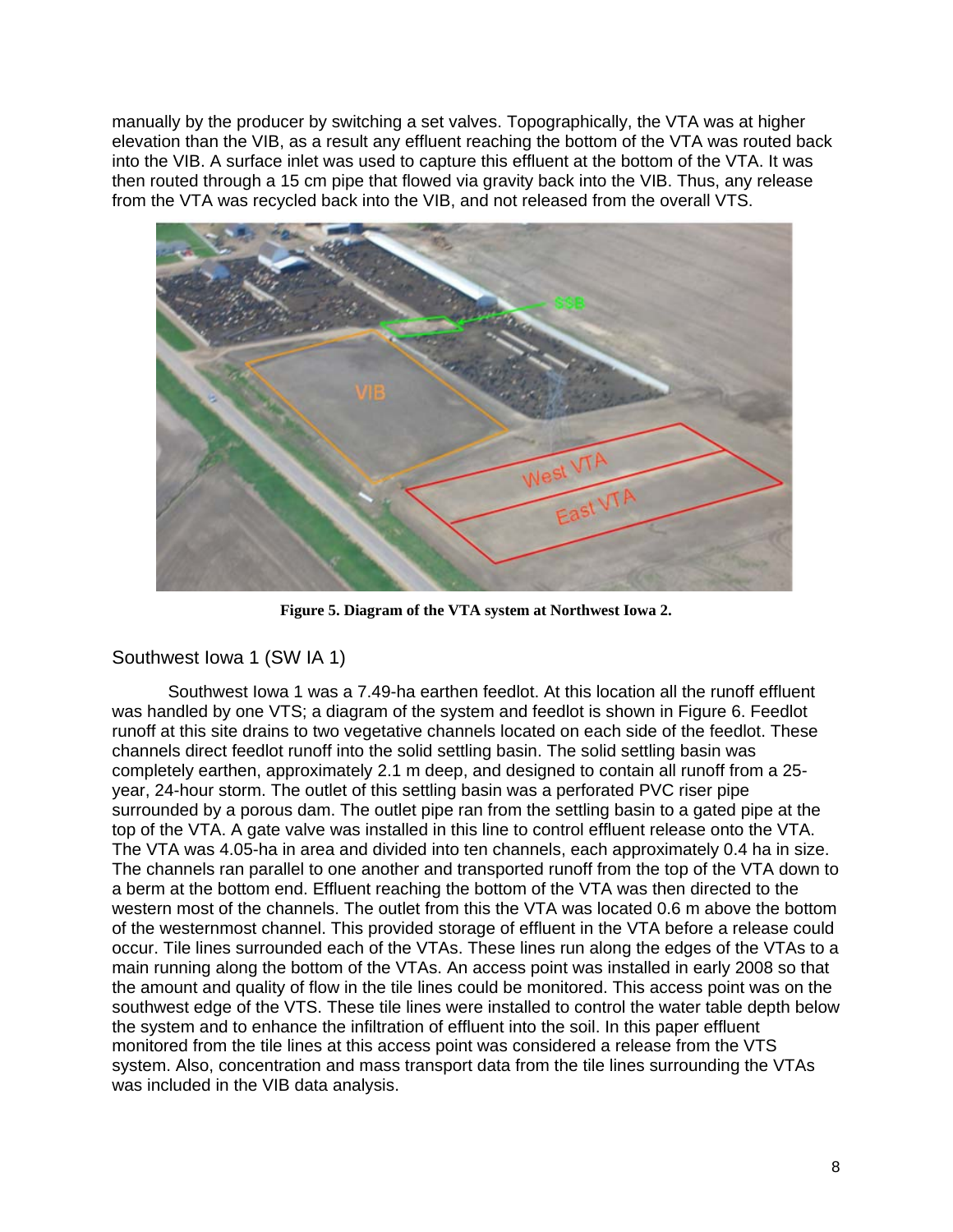

**Figure 6. Diagram of the feedlot and VTS. Runoff from the feedlot drains into two channels that direct flow into the solid settling basin. Effluent is then released via gated pipe onto the VTA where it flows down the VTA and then over to the westernmost VTA. Additionally, the VTA's are underlain with tile lines (shown in grey) that connect to a main at the bottom of the VTA's.** 

Southwest Iowa 2 (SW IA 2)

Southwest Iowa 2 was a 20.2-ha earthen feedlot that used seven VTSs to control feedlot runoff. Each VTS consisted of an SSB and a VTA. A diagram of the VTSs at this site is shown in Figure 7. The pilot system at this location was feedlot C, SSB C, and VTA C. The feedlot area for the pilot system is 3.08 ha. Runoff from this area drained into a solid settling basin designed to hold the 25-year, 24-hour storm. The outlet of this settling basin was a perforated PVC pipe surrounded by a porous dam. The pipe ran from the settling basin to a gated pipe at the top of the VTA. A gate valve was installed in the PVC pipe to provide the producer with control of when effluent would be applied onto the VTA. The pilot VTA had an area of 3.5-ha, giving a VTA to feedlot area ratio of 1.1. This VTA was constructed with small ridges along the length of the VTAs. These ridges slowed the flow of effluent through the system and provided more time for infiltration to occur. A pipe outlet was located at the bottom of the VTA. A gate valve was installed at this outlet. This gate valve was closed between November 1<sup>st</sup> and April 1<sup>st</sup> to prevent outflow from snowmelt; between April 1<sup>st</sup> and November 1<sup>st</sup> the gate valve was left open so that outflow from the VTA could be monitored.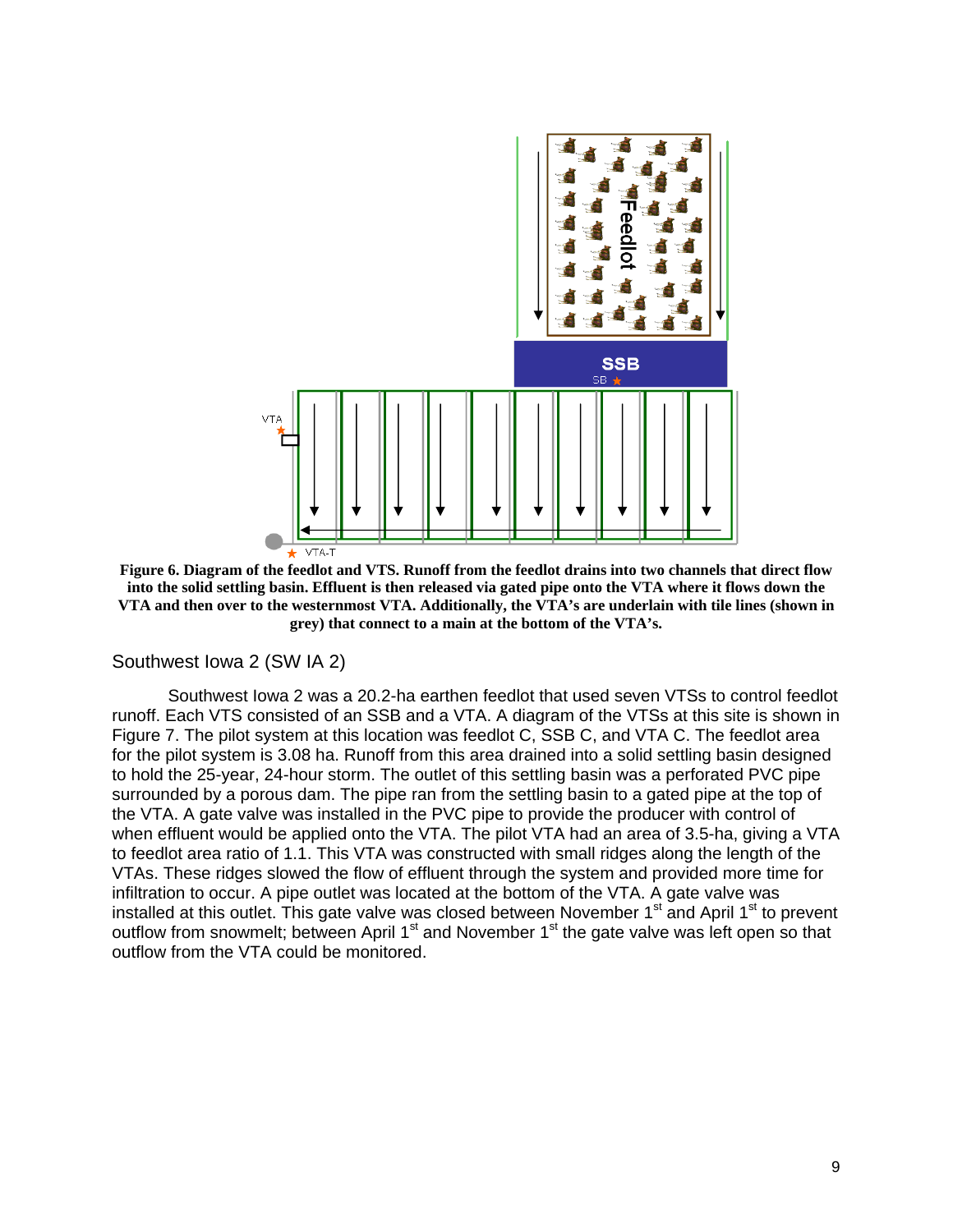

**Figure 7. Diagram of the VTA system at Southwest Iowa 2.** 

### *Description of the Monitoring Equipment*

The primary objective of monitoring the VTS was to quantify the nutrient mass released for each release event from the SSB, VIB, and the VTA at each site. This was done by monitoring flow volumes and effluent concentrations at the SSB outlet, the VIB outlet (where applicable), and the VTA outlet. ISCO samplers (Teledyne ISCO, Lincoln, NE) were used to collect flow paced samples during the release events. The rainfall depth and intensity and daily minimum and maximum temperatures at each site were also monitored. Methods used to make these measurements are discussed in the following sections.

### Rainfall and Temperature Measurement

 Precipitation depth and intensity were measured using and ISCO 674 tipping bucket rain gauge (Teledyne ISCO, Lincoln, NE). A standard passive rain gauge was also installed at all the sites as a back-up and for use during cold weather conditions. Temperature was measured at the sites hourly using Hobo temperature loggers (Onset, Bourne, MA). The ISCO rain gauge and the Onset temperature logger are shown in Figure 8.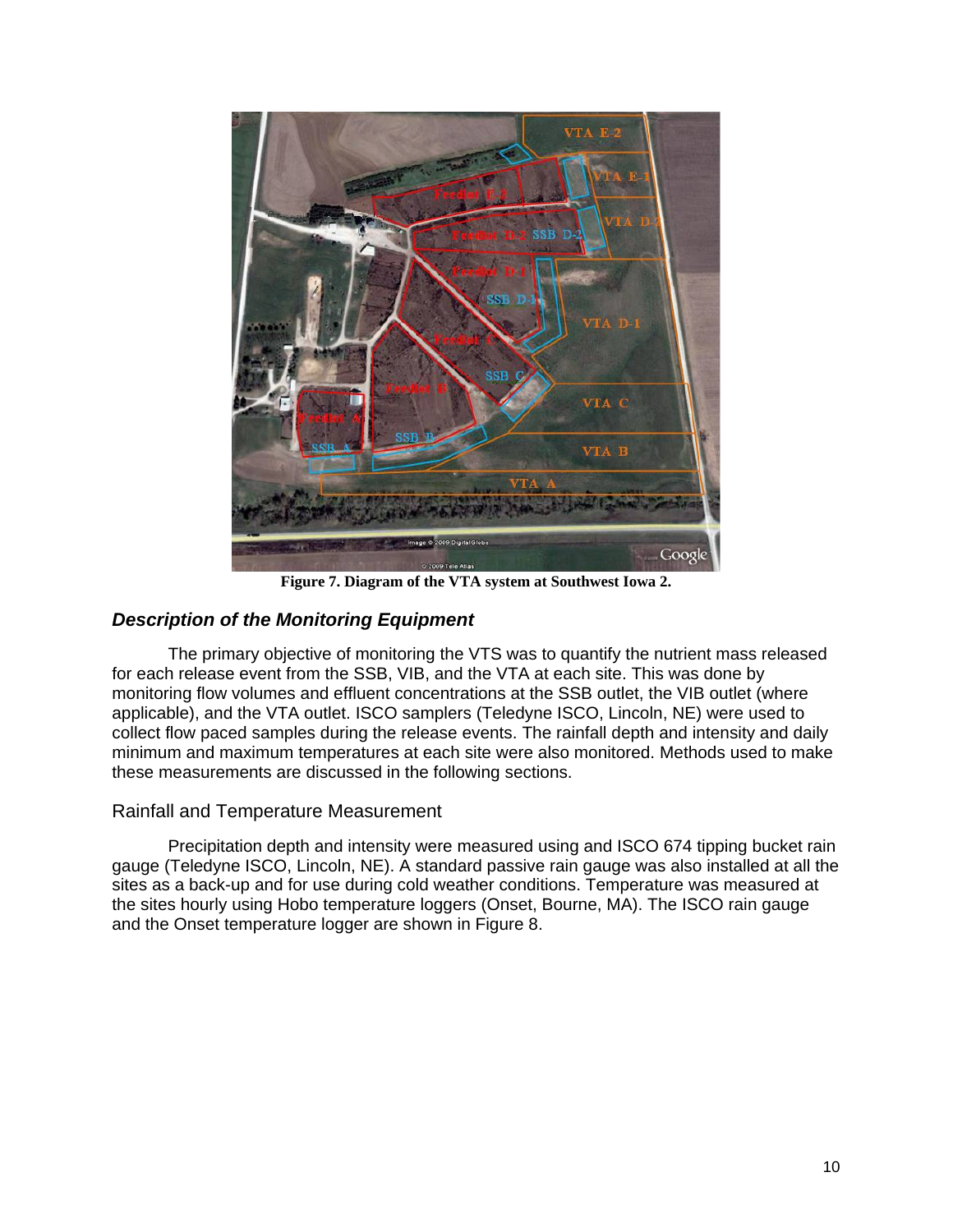

**Figure 8. ISCO 674 tipping bucket rain gauge (Teledyne ISCO, Lincoln, NE) (left) and Hobo temperature logger (Onset, Bourne, MA) (right).** 

Pipe Outlet Volume Measurement and Sampling

Pipe outlets were used at the SSBs at Central Iowa 1, Central Iowa 2, Northwest Iowa 1, Southwest Iowa 1, and Southwest Iowa 2. Additionally, pipe outlets were used in the tile line at Southwest Iowa 1, and the VTA outlets at Southwest Iowa 2 and Northwest Iowa 2. At these locations an ISCO 750 low profile area-velocity sensor (Teledyne ISCO, Lincoln, NE), shown in Figure 9, was used to measure flow. The ISCO 750 low profile area velocity sensor used Doppler technology to measure the average velocity in a full or partially flowing pipe. An integral pressure transducer measured the depth of water flow in the pipe. The depth, along with the diameter of the pipe, allowed calculation of the flow area. Flow rate was calculated by the ISCO 6712 sampler as the product of velocity and flow area by the ISCO 6712 sampler. The ISCO 6712 sampler also maintained a cumulative flow volume and collected samples based on the measured volume.

 The ISCO 6712 automated sampler was a portable sampler used to collect flow or time based samples. It was powered with a twelve-volt deep cycle marine battery recharged with a solar panel. The sampler had the versatility to integrate a large range of modular sensors with various flow measurement devices. The sampler was programmed with four different programs at one time. A specific program was then selected based on current site and predicted weather conditions to collect samples according to the required situation.





## Flume Volume Measurement and Sampling

 At locations where a pipe outlet was not installed as part of the system design, a 0.46 m (1.5 foot) H-flume in conjunction with an ISCO 720 submerged probe (Teledyne ISCO, Lincoln, NE) was used to monitor flow. These locations included the VTA outlets at Central Iowa 1,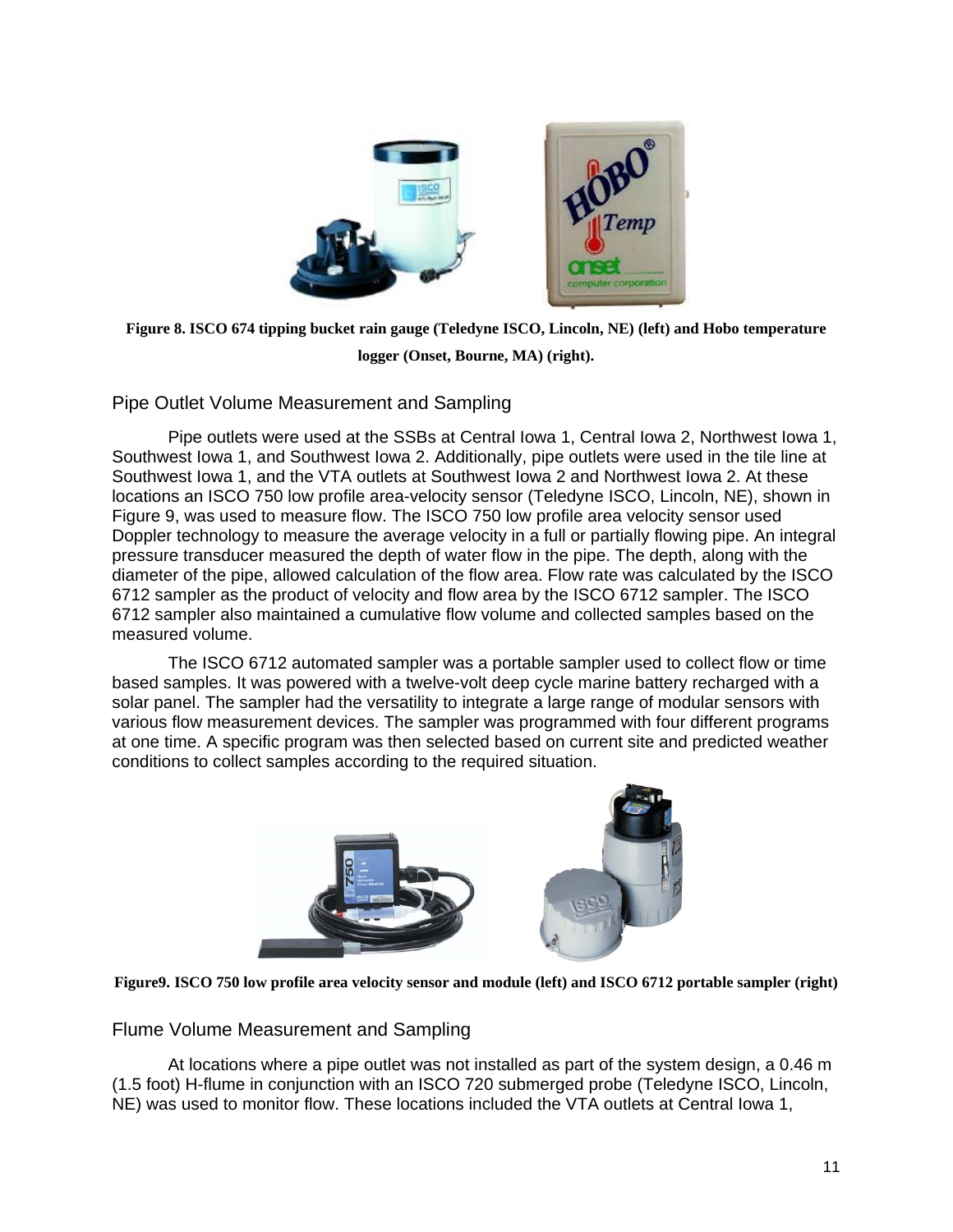Central Iowa 2, Northwest Iowa 1, Southwest Iowa 1, and the solid settling basin outlet at Northwest Iowa 2. A picture showing an outlet flume is provided in Figure 10. The ISCO 720 probe, also shown in Figure 10, used a differential pressure transducer to measure the level of water above the sensor. The ISCO 720 probe was placed in the stilling well of the H-flume. Flow rate was then calculated by the ISCO 6712 using a stage-flow relationship for the H-flume.



**Figure 10. 0.46m outlet flume from a VTA (left) and the 720 submerged probe and module.** 

Vegetative Infiltration Basin Release Volume Measurement and Sampling

 Effluent from the VIB was collected in a sump and then pumped onto the VTA. The pumped volume was measured continuously using a Neptune 5 cm (2-inch) turbine flow meter (Neptune, Tallassee, AL). Flow based samples were again collected using the ISCO 6712 automated sampler. The Neptune turbine meter was interfaced with the automated sampler using an ISCO 780 smart 4-20 Module (Teledyne ISCO, Lincoln, NE). The ISCO 6712 sampler had the capacity to interpret analog data from flow meters that output a 4-20 milliamp signal. The 780 Module allowed the flow signal to pace the sampler. The Neptune turbine flow meter, shown in Figure 11, was designed for full pipe flow and was capable of measuring a flow rate up to 756 liters per minute. The Tricon/E3 encoder (Neptune, Tallassee, AL) was attached to a register that will output an analog 4-20 milliamp signal. This signal was sent to the ISCO 780 4- 20 milliamp module. Photos of the turbine meter and encoder are shown in Figure 11.



**Figure 11. Neptune flow meter with Tricon/E3 encoder (left) and Neptune flow meter as installed to measure flow from the VIB into the VTA.** 

## Data Collection and Analysis

In 2006, one sample was collected and sent for analysis for each release event. If the release continued for more than one day, one sample was collected for each additional day. In 2007, the producers at Central Iowa 1, Central Iowa 2, Northwest Iowa 1, Southwest Iowa 1, and Southwest Iowa 2 started controlling SSB releases. Northwest Iowa 2 began controlling SSB releases in 2008. When the SSB outlet was controlled producers released small amount of effluent on consecutive days. Collecting one sample per day of SSB release proved to be expensive due to sample analysis costs. To help reduce sampling cost, a new sampling protocol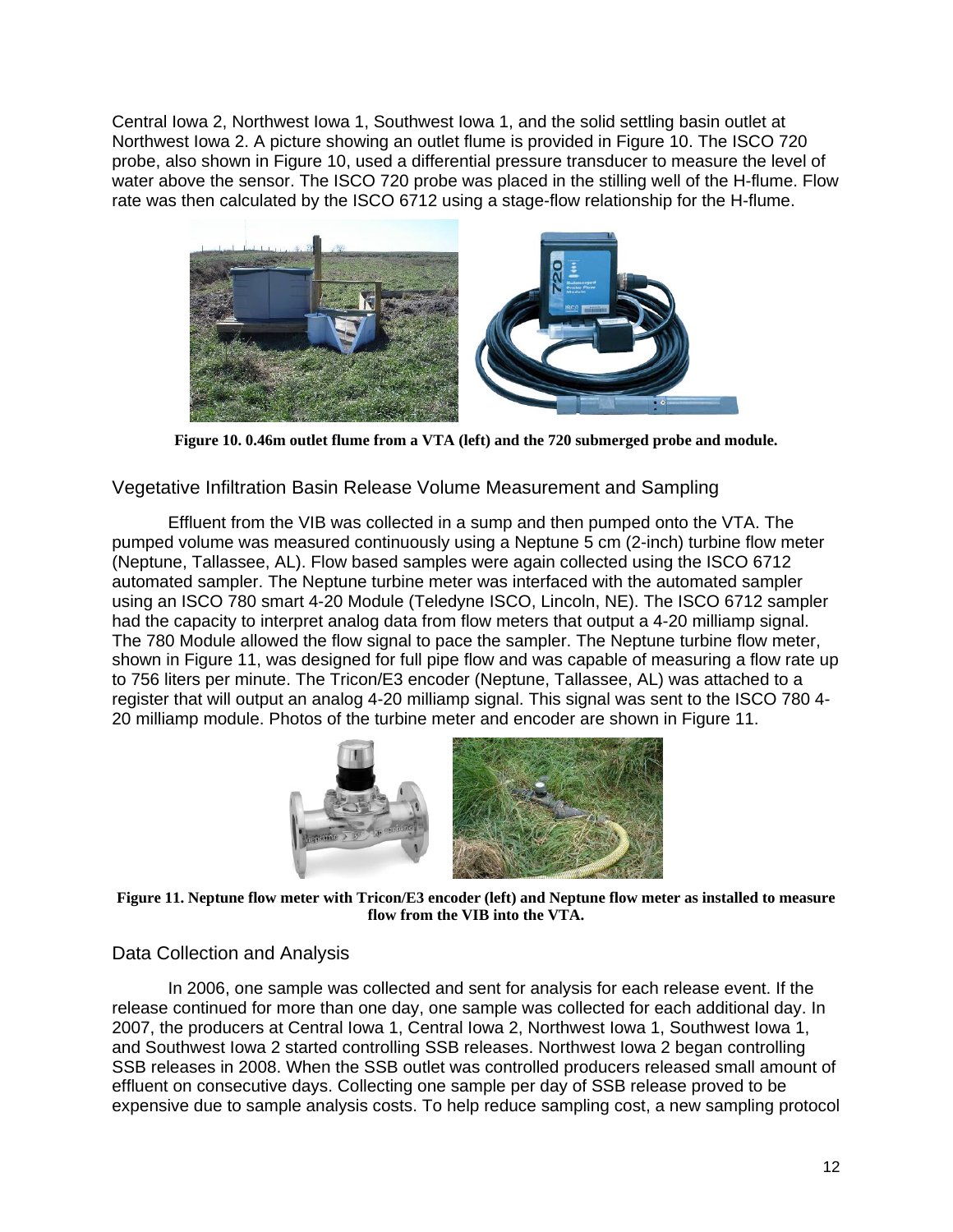was developed. The new protocol was to collect a SSB sample from the first SSB release after a rainfall event. One sample per day was collected for each of the following two days' releases; these samples were archived in a freezer. When the flow data was analyzed, a few archived samples were selected for analysis. The rule for selecting archived samples was that if the SSB effluent from a rainfall event was released for more than three days and a sample was collected on the first day, then an archived sample was selected for the day that was 54 hours after the first sample. The same procedure was used in the analysis of VIB data.

For VTA release events, one sample was collected per day of release. If the release continued for more than one day, one sample was collected for each additional day and sent for analysis. The sample concentration was then used to represent the concentration of the effluent released on that specific day when calculating the nutrient mass release. Flow data was recorded every two minutes by the ISCO samplers. The flow data was retrieved from the samplers and processed in Flowlink software (Teledyne ISCO, Lincoln Nebraska). Data from Flowlink was transported in to Microsoft Excel for further analysis.

The ISCO samplers were programmed with site and sampling location specific programs which were different for the SSB, VIB, and the VTA. The samplers were programmed so that most of the samples would be collected close to the hydrograph peak. The sample believed to be closest to the peak of the hydrograph was selected for analysis. The SSB, VIB, and VTA samples were analyzed for ammonia-nitrogen  $(NH_3-N)$ , five-day biochemical oxygen demand (BOD5), chemical oxygen demand (COD), chloride (Cl), pH, total phosphorus (TP), total dissolved solids (TDS), total Kjeldahl nitrogen (TKN), total suspended solids (TSS), nitratenitrogen ( $NO<sub>3</sub>$ -N), ortho-phosphorus (OP), and Fecal Coliforms (FC).

For complete sample analysis of the twelve parameters, the commercial laboratory required sample volumes of two liters with no treatment, one liter treated with  $H_2SO_4$ , and 100 ml in sterile bottle. After collection, the samples were placed on ice and shipped to a certified laboratory for analysis. A chain of custody protocol was followed during sample shipment. Samples were shipped within 24 hours of collection and packed with enough ice to maintain a temperature below 4°C during the shipping process.

## **Results and Discussion**

## *Concentration Data*

 Effluent concentrations were monitored at the outlet of each treatment component in the VTS. Table 3 shows the average concentration and standard deviations of effluent released from the settling basin at each of the six sites. In examining concentrations exiting the solid settling basin it is quickly seen that almost all parameters are substantially higher for Northwest Iowa 2. This is the only entirely concrete feedlot used in the study and the results seem to indicate that either this settling basin isn't functioning as well as the SSBs at the other locations, or that solids in the runoff at this site are harder to settle. Along with the high concentration of suspended solids, the concentration of dissolved solids are also more than double those seen at the other sites. Currently we are investigating what characteristics of the waste at this site make it more difficult to settle solids.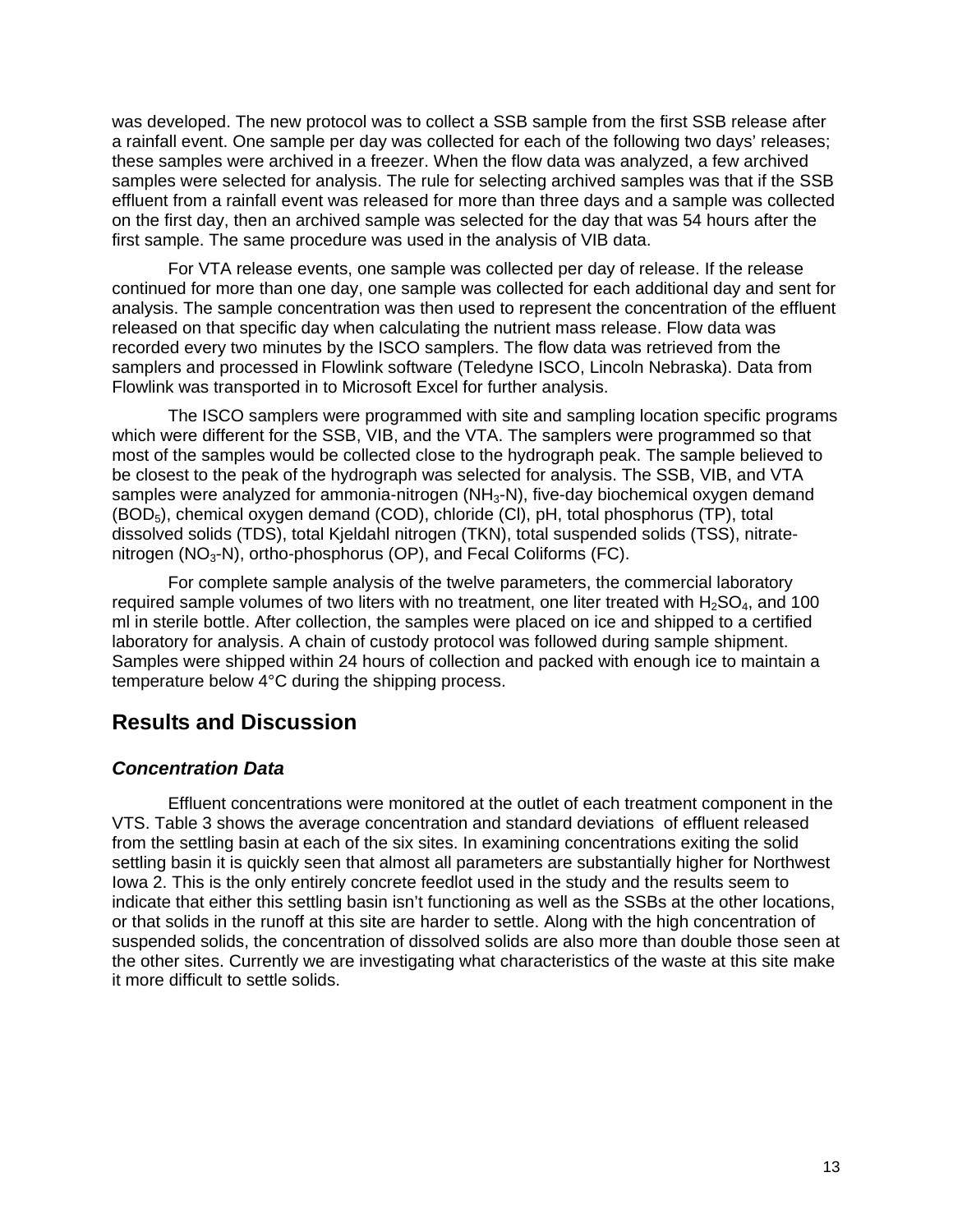|             | <b>SSB</b> |                                                         |                  |                 |       |      |       |                                                   |                                |      |                 |              |  |
|-------------|------------|---------------------------------------------------------|------------------|-----------------|-------|------|-------|---------------------------------------------------|--------------------------------|------|-----------------|--------------|--|
| <b>Site</b> |            | $NH_3\text{-}N^{\dagger}$ BOD <sub>5</sub> <sup>†</sup> | COD <sup>†</sup> | Cl <sup>T</sup> | pH    |      |       | TP <sup>†</sup> TKN <sup>†</sup> TSS <sup>†</sup> | $NO3-N\dagger$ OP <sup>t</sup> |      | $TDS^{\dagger}$ | $FC†*$       |  |
| CN IA 1     | 142        | 1721                                                    | 5602             | 305             | 7.1   | 83   | 326   | 1640                                              | 1.37                           | 53   | 4754            | $1.73E + 08$ |  |
|             | (57)       | (706)                                                   | (2447)           | (157)           | (0.2) | (23) | (117) | (1012)                                            | (0.50)                         | (15) | (2029)          | (4.84E+00)   |  |
| CN IA 2     | 120        | 1771                                                    | 6466             | 366             | 7.6   | 109  | 361   | 2972                                              | 1.90                           | 43   | 5430            | $1.33E + 08$ |  |
|             | (126)      | (1945)                                                  | (6597)           | (183)           | (0.2) | (95) | (363) | (3339)                                            | (1.29)                         | (27) | (3183)          | (3.19E+00)   |  |
| NW IA 1     | 187        | 2763                                                    | 11379            | 718             | 7.3   | 86   | 561   | 5595                                              | 2.24                           | 37   | 7370            | 5.87E+07     |  |
|             | (55)       | (2156)                                                  | (11257)          | (83)            | (0.1) | (46) | (401) | (7052)                                            | (1.80)                         | (17) | (1701)          | (4.61E+00)   |  |
| NW IA 2     | 492        | 8274                                                    | 34933            | 931             | 6.8   | 222  | 1635  | 17016                                             | 2.58                           | 101  | 15265           | $9.44E + 07$ |  |
|             | (209)      | (3539)                                                  | (15751)          | (255)           | (0.1) | (61) | (545) | (9135)                                            | (2.28)                         | (46) | (5092)          | $(1.88E+00)$ |  |
| SW IA 1     | 68         | 424                                                     | 1609             | 207             | 7.5   | 53   | 126   | 1052                                              | 2.05                           | 36   | 2997            | $1.27E + 07$ |  |
|             | (20)       | (89)                                                    | (119)            | (81)            | (0)   | (8)  | (34)  | (271)                                             | (1)                            | (5)  | (1141)          | $(3.83E+00)$ |  |
| SW IA 2     | 99         | 952                                                     | 4539             | 1051            | 7.6   | 83   | 288   | 4647                                              | 2.66                           | 28   | 8153            | $1.04E + 08$ |  |
|             | (54)       | (517)                                                   | (1511)           | (770)           | (0)   | (12) | (144) | (709)                                             | (1)                            | (24) | (3985)          | (6.58E+00)   |  |

Table 3. Averages and standard deviations of concentrations in effluent released from the SSB at each of the six locations.

\* Geometric mean and standard deviation.

† Concentration in mg/L

‡ Concentration in CFU per 100 mL

 Table 4 shows the average concentrations of flow through tile drainage for three locations. Concentrations shown for Central Iowa 2 and Northwest Iowa 2 are for the VIBs at these locations, and the concentration for Southwest Iowa 1 is from the continuously monitored tile lines surrounding the VTA. Because there are tiles under every berm on the Southwest Iowa 1 VTA, this sample location was also included in the VIB concentrations data analysis. One aberration with the Southwest Iowa 1 concentration data is higher than expected total suspended solids. At this site sediment builds-up in the tile line and it frequently builds-up around the monitoring equipment. As a result, collected samples have high concentrations of sediment in them.

Concentrations at Northwest Iowa 2 were generally higher than from the other two locations. There are several possible explanations for this. It could be due to the high concentrations entering this component from the solid settling basin. Alternatively, a surface drain was installed in this VIB. The surface drain is usually closed, unless standing water persists for more than three or four days on this VIB surface. Then, to prevent standing water, the surface drain is opened and material flows directly to the sump without percolation through the soil profile, reducing the level of treatment.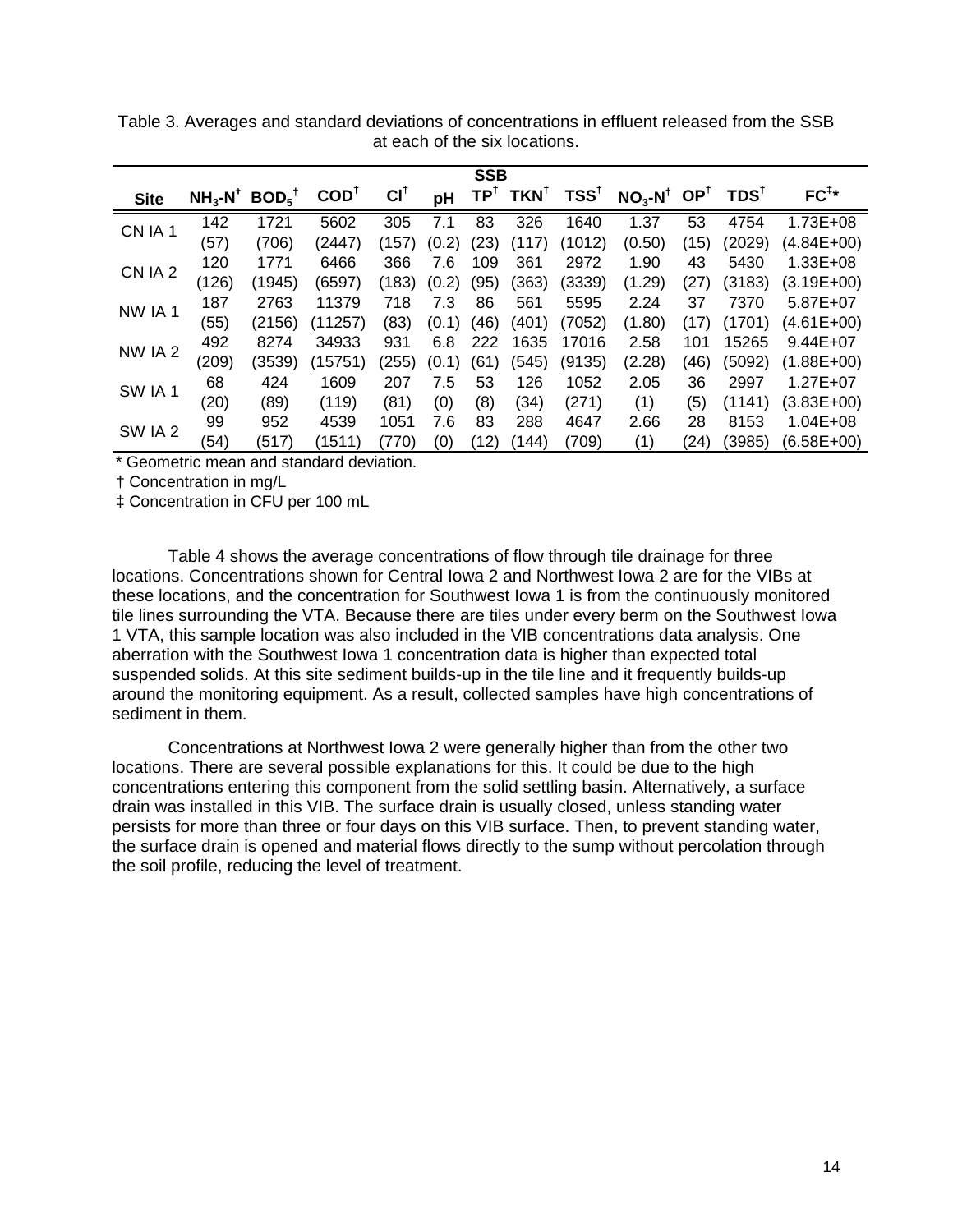|             | <b>VIB</b> |                                                                          |        |                 |                |    |                                |       |                                                                                                                                    |      |        |              |  |  |
|-------------|------------|--------------------------------------------------------------------------|--------|-----------------|----------------|----|--------------------------------|-------|------------------------------------------------------------------------------------------------------------------------------------|------|--------|--------------|--|--|
| <b>Site</b> |            | $NH_3\text{-}N^{\dagger}$ BOD <sub>5</sub> <sup>†</sup> COD <sup>†</sup> |        | Cl <sup>†</sup> |                |    |                                |       | $_{\text{D}}$ H TP <sup>†</sup> TKN <sup>†</sup> TSS <sup>†</sup> NO <sub>3</sub> -N <sup>†</sup> OP <sup>†</sup> TDS <sup>†</sup> |      |        | $FC†*$       |  |  |
| CN IA 2     | 27         | 283                                                                      | 1084   | 204             | 7.0            | 16 | 80                             | 343   | 4.29                                                                                                                               | 11   | 2191   | 4.48E+06     |  |  |
|             | (32)       | (279)                                                                    | (885)  | (53)            | $(0.3)$ $(14)$ |    | (59)                           | (241) | (5.17)                                                                                                                             | (16) | (764)  | $(1.41E+2)$  |  |  |
| NW IA 2     | 166        | 2624                                                                     | 7291   | 477             | 7.1            | 58 | 511                            | 1884  | 4.19                                                                                                                               | 25   | 6216   | $1.33E + 07$ |  |  |
|             | (112)      | (967)                                                                    | (2196) |                 |                |    | $(124)$ $(0.1)$ $(18)$ $(234)$ | (312) | (2.67)                                                                                                                             | (25) | (1892) | $(4.52E+0)$  |  |  |
| SW IA 1     | 9          | 142                                                                      | 732    | 141             |                | 17 | 54                             | 4433  | 12.51                                                                                                                              | 6    | 1492   | $1.06E + 07$ |  |  |
|             |            |                                                                          |        |                 |                |    |                                |       |                                                                                                                                    |      |        |              |  |  |

Table 4. Averages and standard deviations of concentrations in effluent released from the VIB at each of the three locations.

\* Geometric mean and standard deviation.

† Concentration in mg/L

‡ Concentration in CFU per 100 mL

 The concentrations of nutrients released from the VTA at Northwest Iowa 2 were again substantially higher than at the other locations; where as concentrations at Central Iowa 2 were lower for most nutrients than at other locations. These two sites both utilize a VIB as a pretreatment component prior to release of effluent into the VTA, while the remaining four sites all release effluent directly from an SSB into the VTA. This may in part be explained by the fact that Central Iowa 2 had a high level of treatment in the VIB which reduced the amount of these nutrients applied to the VTA, whereas Northwest Iowa 2 had a much lower performance level in the VIB. Northwest Iowa 1 and Central Iowa 1 nutrient concentrations in the VTA release was very similar. Likewise concentrations in the releases from Southwest Iowa 1 and Southwest Iowa 2 were similar in concentration to each other.

Table 5. Averages and standard deviations of concentrations in effluent released from the VTA at each of the six locations.

|             | <b>VTA</b> |                                        |                  |                 |       |      |       |        |                                                                                                  |      |                 |              |  |  |
|-------------|------------|----------------------------------------|------------------|-----------------|-------|------|-------|--------|--------------------------------------------------------------------------------------------------|------|-----------------|--------------|--|--|
|             |            |                                        | COD <sup>†</sup> | CI <sup>T</sup> |       |      |       |        | $TP^{\dagger}$ TKN <sup>†</sup> TSS <sup>†</sup> NO <sub>3</sub> -N <sup>†</sup> OP <sup>†</sup> |      | $TDS^{\dagger}$ | $FC†*$       |  |  |
| <b>Site</b> |            | $NH3-N†$ BOD <sub>5</sub> <sup>†</sup> |                  |                 | pH    |      |       |        |                                                                                                  |      |                 |              |  |  |
| CNIA1       | 52         | 786                                    | 2984             | 193             | 7.2   | 51   | 181   | 1209   | 2.23                                                                                             | 33   | 3006            | $1.24E + 07$ |  |  |
|             | (26)       | (712)                                  | (2947)           | (154)           | (0.3) | (29) | (164) | (1615) | (1.18)                                                                                           | (9)  | (2539)          | $(7.11E+0)$  |  |  |
| CN IA 2     | 8          | 94                                     | 441              | 114             | 7.8   |      | 26    | 144    | 3.42                                                                                             | 4    | 1192            | $6.02E + 06$ |  |  |
|             | (6)        | (72)                                   | (286)            | (12)            | (0.2) | (3)  | (16)  | (62)   | (3.50)                                                                                           | (1)  | (391)           | $(1.91E+2)$  |  |  |
| NW IA 1     | 63         | 569                                    | 2415             | 398             | 7.4   | 41   | 167   | 642    | 1.09                                                                                             | 25   | 3962            | 2.45E+07     |  |  |
|             | (21)       | (171)                                  | (515)            | (37)            | (0.1) | (4)  | (20)  | (334)  | (0.09)                                                                                           | (9)  | (406)           | $(3.55E+0)$  |  |  |
| NW IA 2     | 152        | 2716                                   | 7352             | 405             | 7.2   | 101  | 456   | 1968   | 2.31                                                                                             | 22   | 5612            | 1.98E+06     |  |  |
|             | (51)       | (889)                                  | (956)            | (84)            | (0.3) | (70) | (75)  | (1039) | (2.09)                                                                                           | (7)  | (634)           | $(1.23E+1)$  |  |  |
| SW IA 1     | 14         | 132                                    | 625              | 97              | 7.6   | 17   | 40    | 471    | 2.21                                                                                             | 11   | 1913            | $2.42E + 05$ |  |  |
|             | (19)       | (169)                                  | (785)            | (67)            | (0.1) | (20) | (52)  | (157)  | (0.96)                                                                                           | (14) | (1716)          | $(2.56E+2)$  |  |  |
| SW IA 2     | 23         | 120                                    | 1036             | 170             | 7.4   | 29   | 66    | 492    | 1.39                                                                                             | 18   | 1831            | 1.36E+07     |  |  |
|             | (10)       | (76)                                   | (814)            | (73)            | (0.0) | (13) | (39)  | (508)  | (0.55)                                                                                           | (2)  | (909)           | $(2.56E+2)$  |  |  |

\* Geometric mean and standard deviation.

† Concentration in mg/L

‡ Concentration in CFU per 100 mL

Table 6 shows the percent concentration reduction occurring during treatment in the VTS. All parameters experienced concentration reductions expect for nitrate-nitrogen, which increased in concentration at three sites. Although nitrate-nitrogen increased at these locations,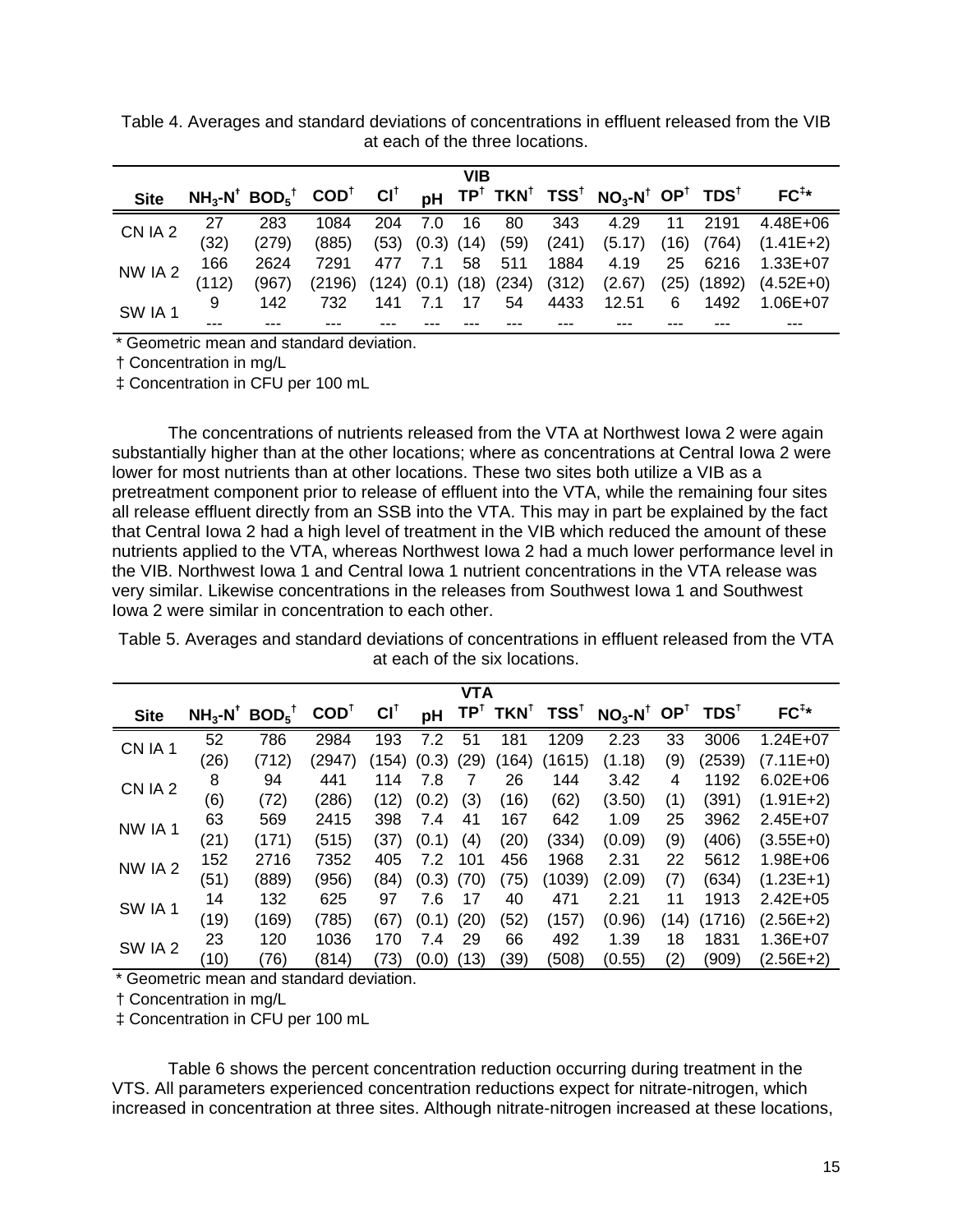actual concentrations still averaged below 5 mg/L at all locations. For all other parameters concentration reductions ranged from 25 to 98%, with most parameters typically seeing concentration reductions raging from 50-80%.

|                     | <b>Percent Reduction in Effluent Concentrations in VTS</b> |    |     |      |          |     |    |    |                                                                              |    |    |    |  |  |  |
|---------------------|------------------------------------------------------------|----|-----|------|----------|-----|----|----|------------------------------------------------------------------------------|----|----|----|--|--|--|
| <b>Site</b>         |                                                            |    |     |      |          |     |    |    | $NH3$ -N BOD <sub>5</sub> COD CI pH TP TKN TSS NO <sub>3</sub> -N OP TDS FC* |    |    |    |  |  |  |
| CN IA 1             | 64                                                         | 54 | 47  | 37   | $-1$     | .38 | 44 | 26 | -62                                                                          | 38 | 37 | 93 |  |  |  |
| CN IA 2             | 93                                                         | 95 | 93  |      | 69 -2    | .94 | 93 | 95 | -80                                                                          | 92 | 78 | 95 |  |  |  |
| NW IA 1             | 66                                                         | 79 | 79  |      | 45 -2    | -53 | 70 | 89 | 51                                                                           | 33 | 46 | 58 |  |  |  |
| NW IA 2             | 69                                                         | 67 | 79. | 56 - | -655     |     | 72 | 88 | 10                                                                           | 78 | 63 | 98 |  |  |  |
| SW IA $1^{\dagger}$ | 80                                                         | 69 | 61  |      | $53 - 1$ | 69  | 69 | 55 | -8                                                                           | 70 | 36 | 98 |  |  |  |
| SW IA 2             | 77                                                         | 87 | 77  | 84   | 3        | 65  | 77 | 89 | 48                                                                           | 35 | 78 | 87 |  |  |  |

Table 6. Concentration reductions occurring in the vegetative treatment system.

\* Geometric mean and standard deviation.

† Percent concentration reduction calculated based on VTA surface releases.

Along with the overall average concentration over the course of monitoring it is also important to consider how performance has been changing over the three years of monitoring. To do this we will look at how average concentrations of select parameters at each site have changed with time. At each site concentration graphs are shown for four parameters, these being ammonia-nitrogen, chemical oxygen demand, chloride, and total solids. These parameters were selected to represent an array of the types of contaminants found in feedlot runoff. Ammonia-nitrogen and chloride are both found in the soluble form; however, ammonianitrogen has a strong affinity to bind to soil whereas chloride does not. Total solids (sum of total dissolved solids and total suspended solids) was selected to show how effectively solids were being removed, and chemical oxygen demand was selected to show how effectively organic waste strength was being reduced.

### Central Iowa 1

 As a general trend it appears that concentrations in the effluent released from both the SSB and VTA tended to decrease with time. The one exception to this trend was an increase in ammonia-nitrogen concentrations in the settling basin effluent when comparing averages from 2006 and 2007. Part of the concentration decreases in the effluent released from the SSB can be explained by improved management of the system as the producer gained experience. Specifically, adding a valve to the settling basin allowed the producer to control the retention time in the SSB and appears to have improved settling. This lead to longer settling times and improved solid-liquid separation, but it likely enhanced the conversion of some organic nitrogen into ammonia-nitrogen. Likewise, the concentrations in the effluent released from the VTA have continued to decrease. There are several possible reasons for this. First, as mentioned the producer installed a valve on the settling basin outlet and controlled effluent application to the VTA. This has allowed the producer to minimize release of feedlot runoff from the VTA. With the valve, the majority of VTA releases are a result of runoff from direct rainfall onto the VTA. Moreover, it appears that as the vegetation matures and develops it may be providing increased filtration of the effluent.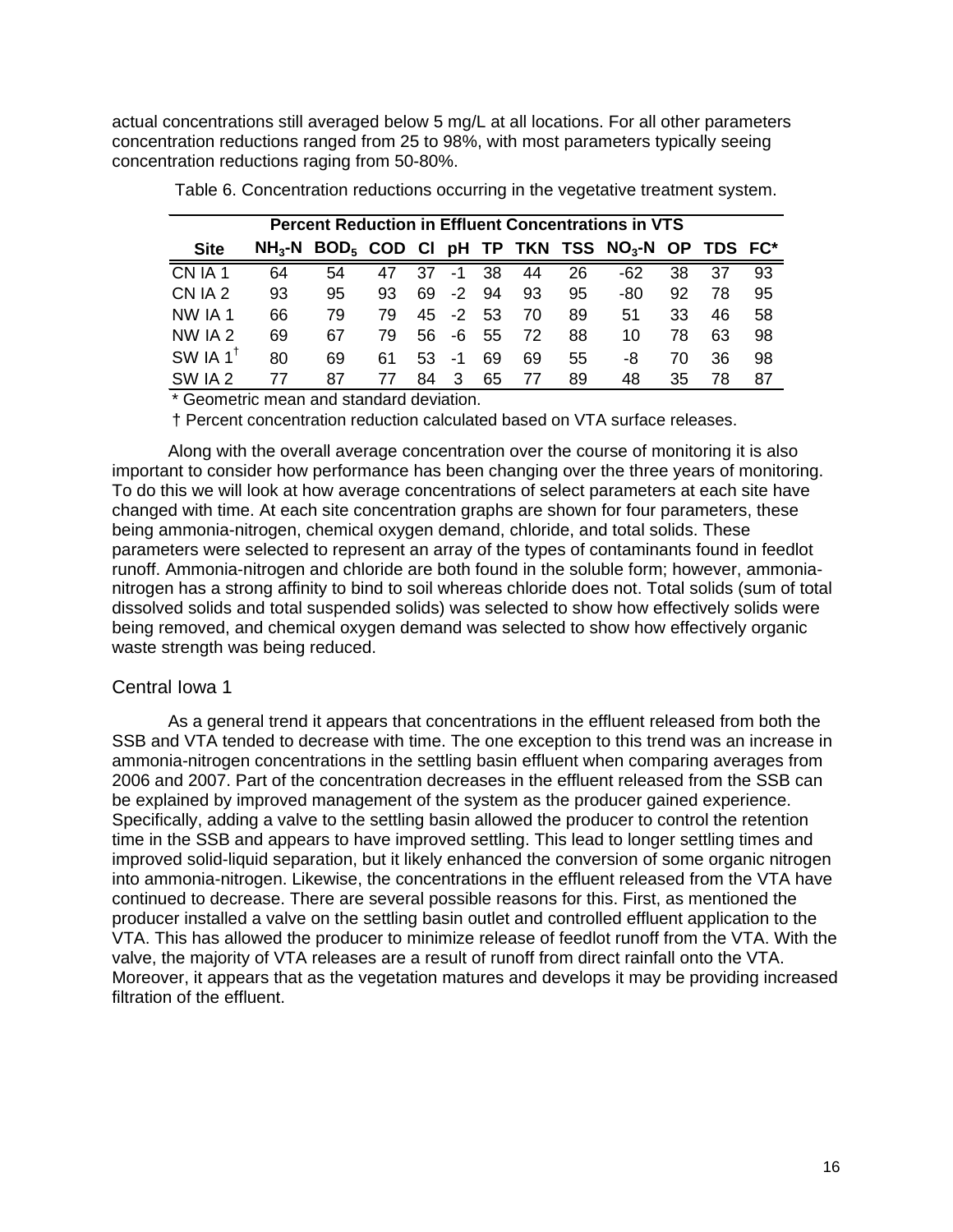

## Central Iowa 2

 In examining the average concentrations for Central Iowa 2, the most evident item is the elevated concentration of all components, but particularly those of the settling basin, in 2007. As mentioned in the site description this site used a bio-filter in 2006 and 2008 to help filter solids from the effluent prior to release from the settling basin. In 2007, this bio-filter was not used and the results show that average concentrations in the effluent released from the SSB were substantially higher. Also, concentrations in the VIB and the VTA effluent were also higher in 2007. This was most likely due to the higher concentrations entering each of these components. This data seems to indicate that the performance of the settling basin is key to the success of the vegetative components.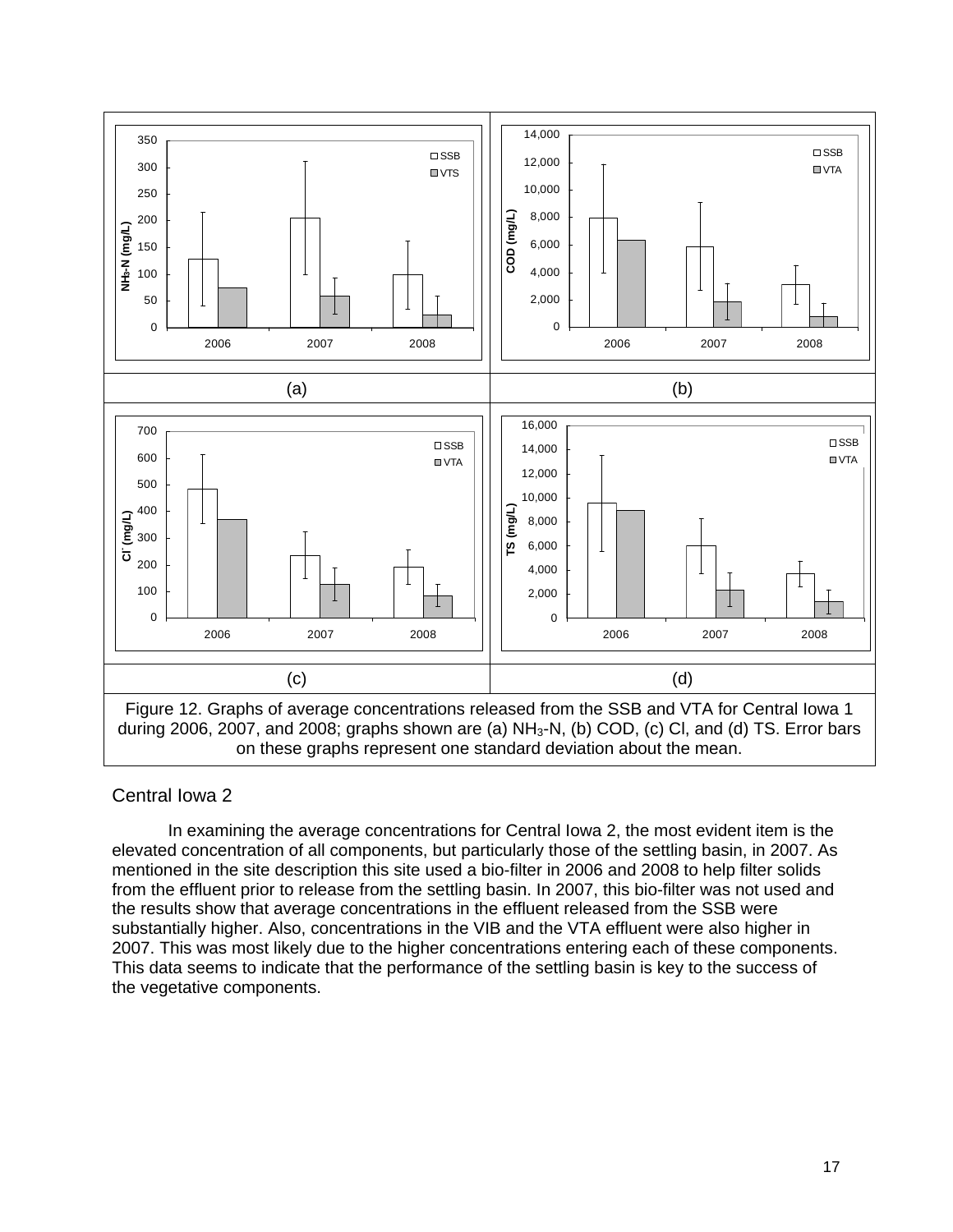

Northwest Iowa 1

 The average concentrations of effluent released from the solid settling basin tells a similar story to what we saw at the previous sites. Concentrations of COD and TS were substantially higher in 2006 than in 2007 and 2008 after a valve was installed at the settling basin outlet. This again seems to indicate that increasing the retention time in the settling basin increases the separation of solids and organic material. At this site, the longer retention time had little effect on ammonia-nitrogen and chloride concentrations. At this location, effluent concentrations released from the VTA have been relatively stable for all four parameters.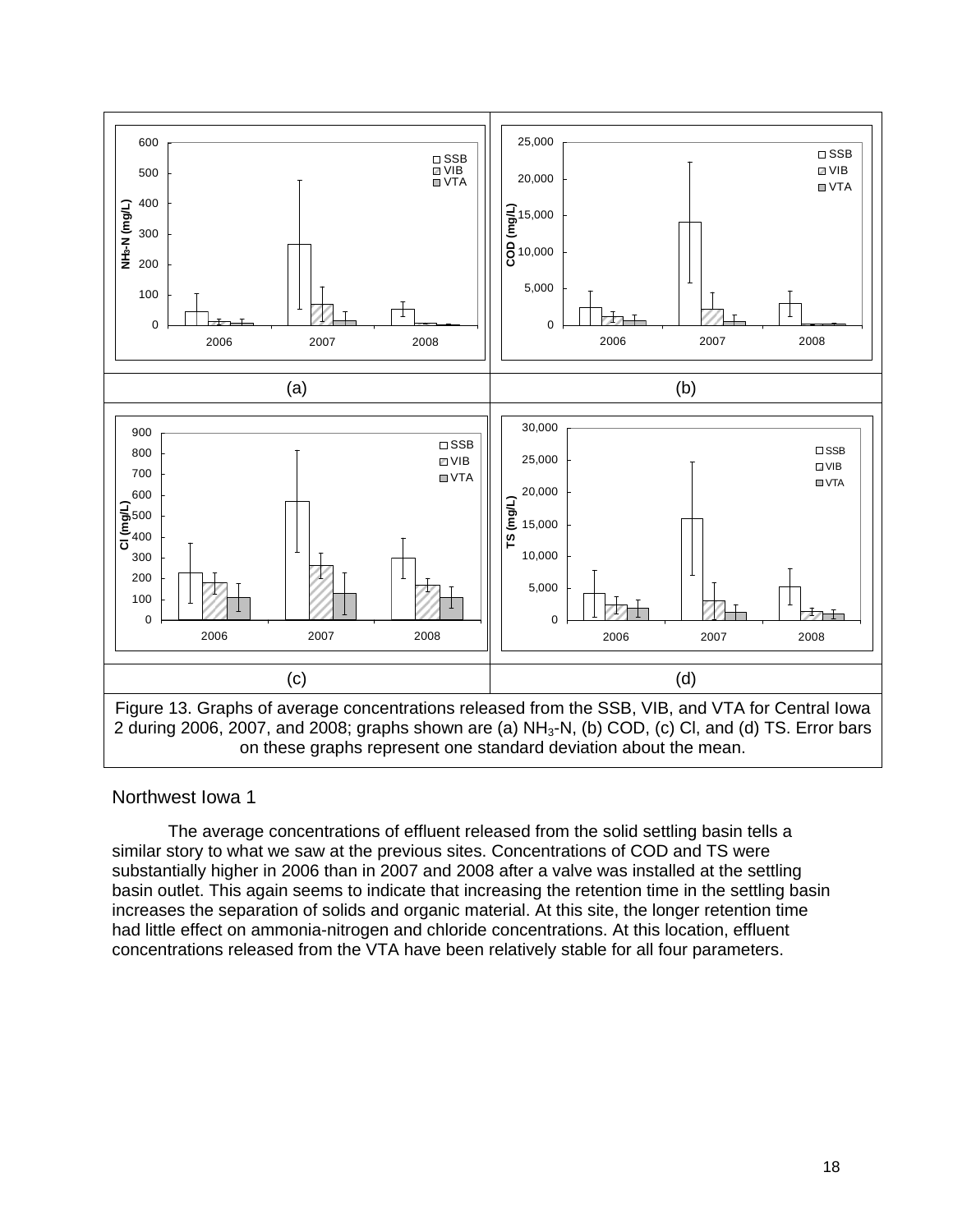

### Northwest Iowa 2

 At Northwest Iowa 2, average concentrations at all three locations have been relatively consistent from year to year. One noticeable difference was higher concentrations in the VIB effluent in 2008 than in previous years. The surface inlet in the VIB was used more frequently than in previous years, which may have contributed to this increased concentration. Also of note is that in 2006 and 2007 concentrations in the VTA effluent were approximately the same ad in the VIB, i.e., it appears that little to no concentration reductions occurred during treatment in the VTA. During these two years there were very few VTA release events and this may have been at least in part due to the number of samples available. Moreover, when VTA release events did occur they were often caused by application of VIB effluent that was higher than average in concentrations.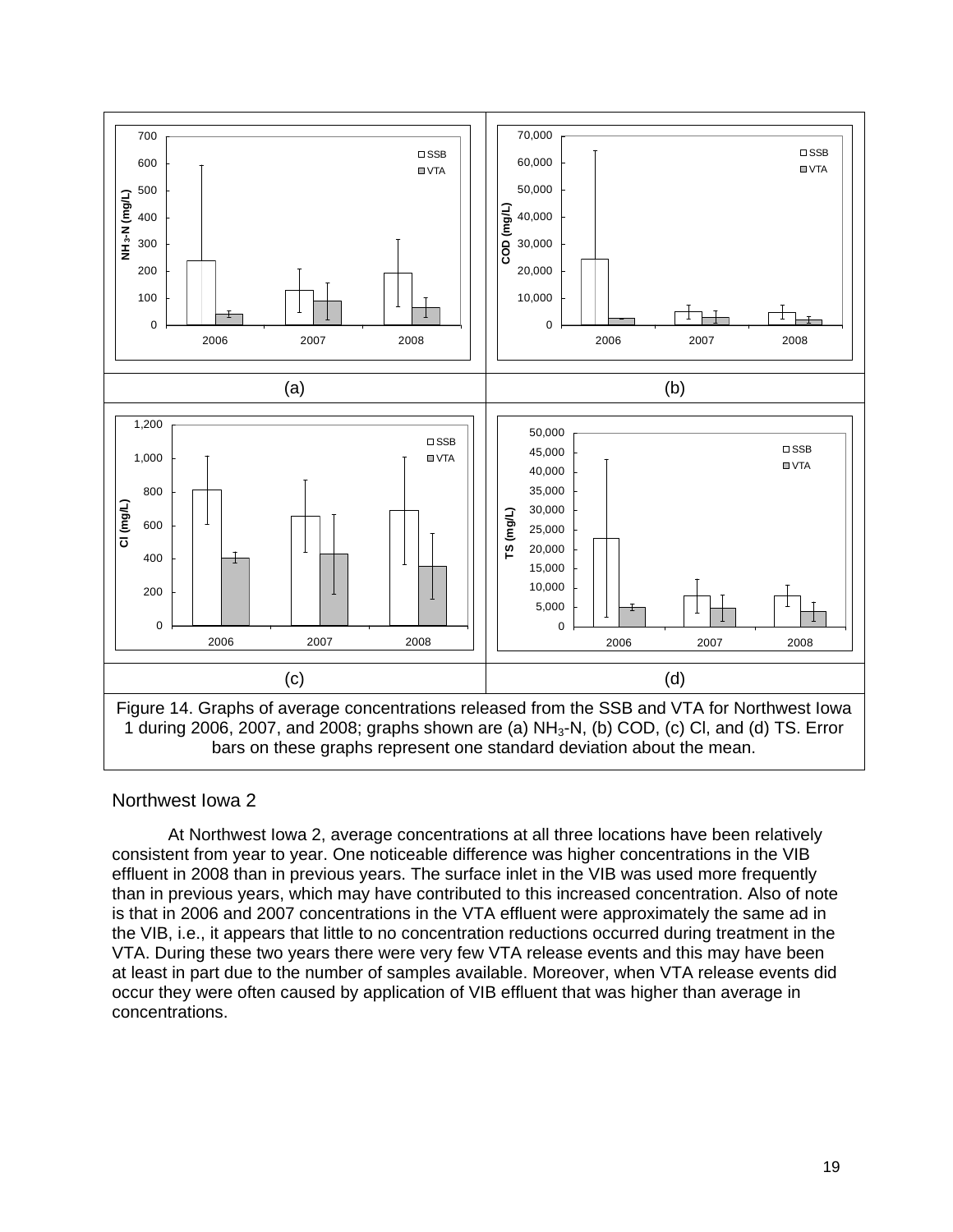

Southwest Iowa 1

 For Southwest Iowa 1 the results from 2007 only represent one month of monitoring data; the first real chance to examine how this system was performing was in 2008. To date, concentration reductions have been lower than at other sites. Only half of the VTAs had vegetation established going into the 2008 monitoring year and this may have contributed to the lower nutrient removal efficiencies. Also of note is the high variability in the tile line concentrations, especially as compared to the other sampling locations. This variability would seem to indicate that the concentration spiked after effluent was applied to the VTA but would then return to pre-application levels.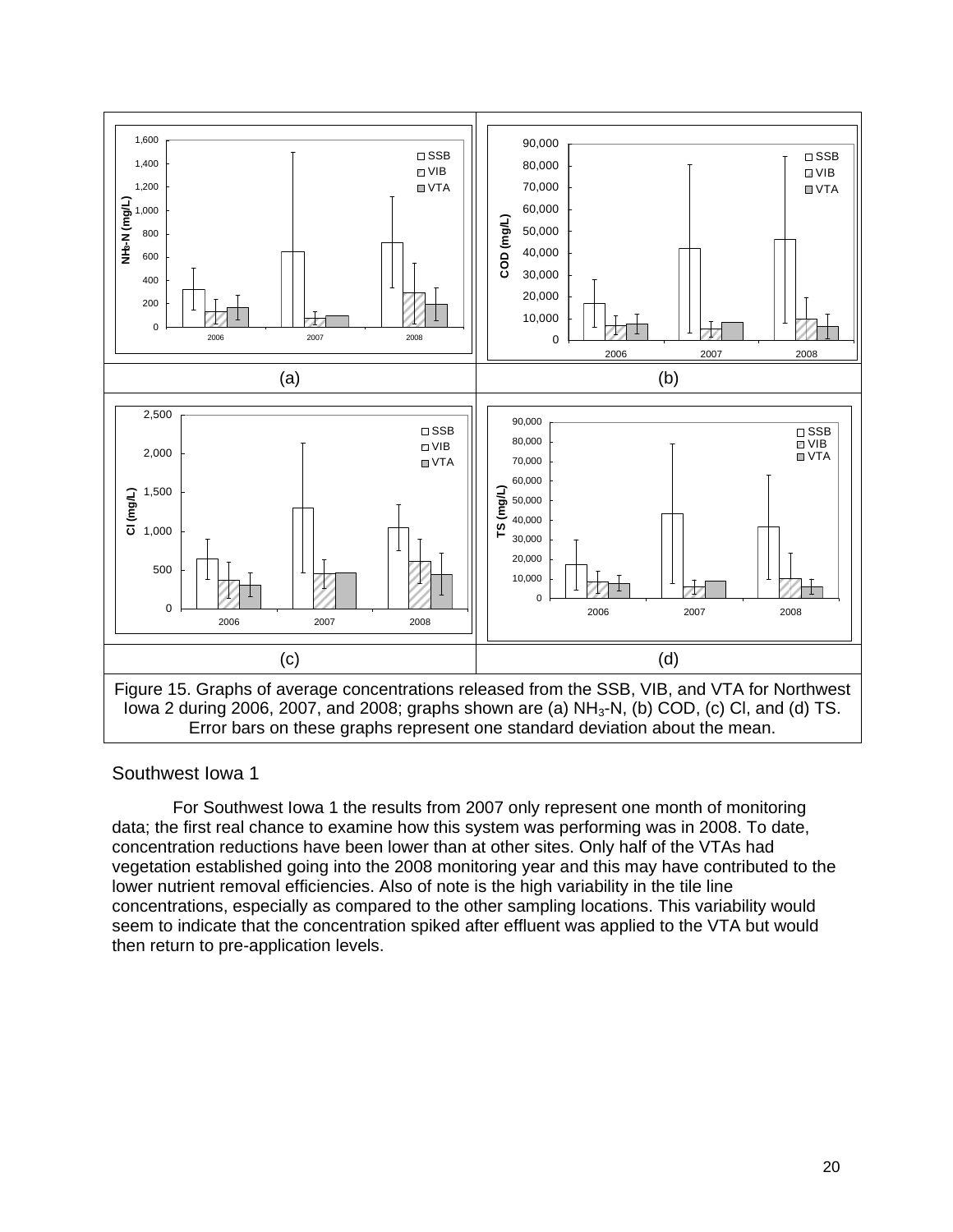

(d) TS. Error bars on these graphs represent one standard deviation about the mean.

### Southwest Iowa 2

 For Southwest Iowa 2, the average concentrations leaving the settling basin have increased from 2007 to 2008. At this location, the producer was not able to get the basin cleaned out between 2007 and 2008; this may have provided an ammonia source to the feedlot runoff and contributed to the higher ammonia-nitrogen concentrations in 2008. Also, reduced capacity in the basin may have contributed to poor settling and led to slightly higher concentrations of COD and Total Solids. Concentrations in the VTA effluent still decreased in 2008 as compared to 2007. The release events from this in 2008 were caused by large rainfall events during the spring and early summer. Again, many of the releases were rainfall runoff from the VTA and not feedlot runoff. In 2007, this was not always the case; during the first half of the year, the basin was not actively managed and feedlot runoff was applied right after rainfall events.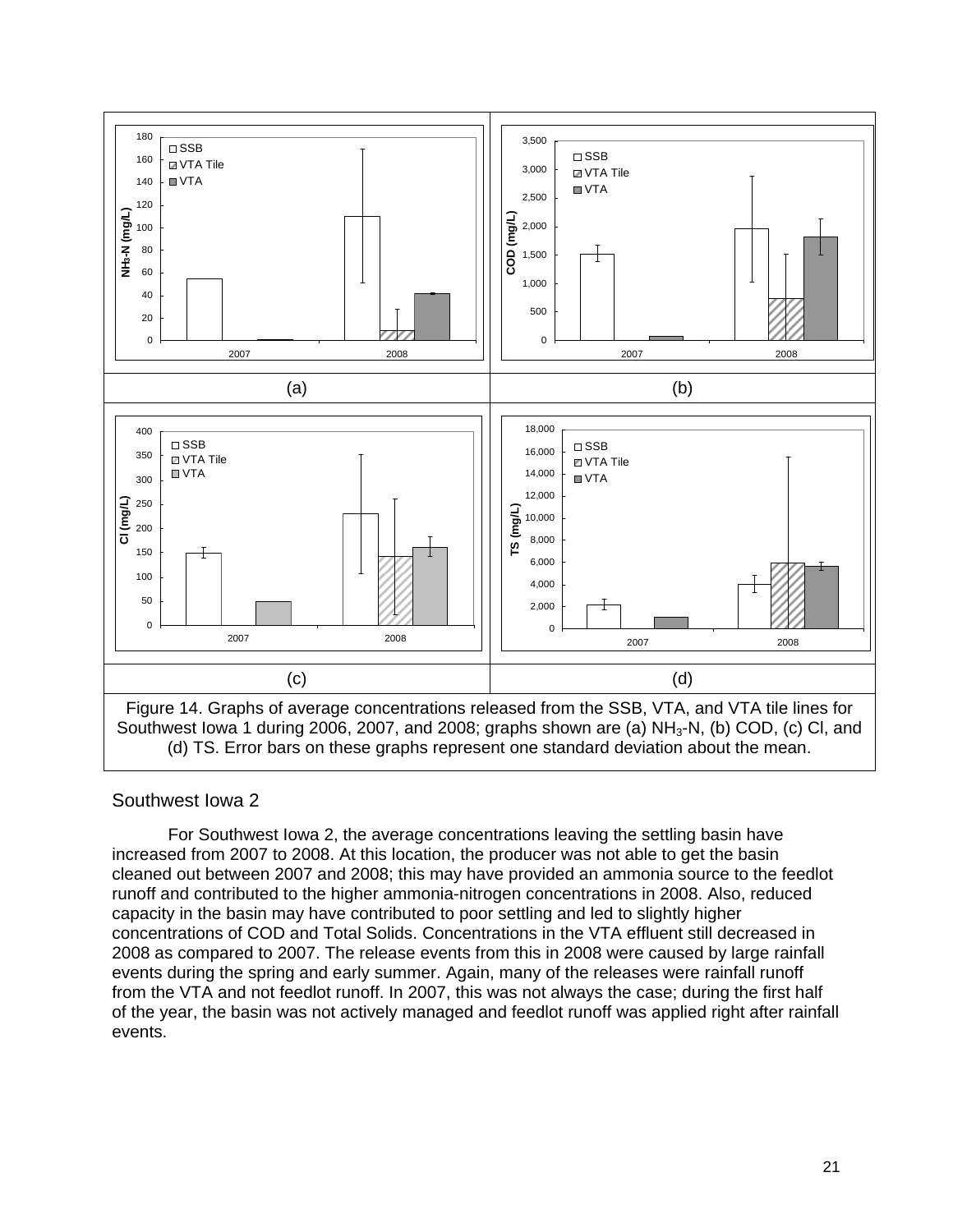

## *Mass Transport Data*

 The overall mass of nutrients transported through the system is important. Tables 7, 8, and 9 show the mass of nutrients released from the SSB, the VIB, and the VTA. The results in these three tables have been normalized by dividing by the total depth of rainfall and the permitted number of cattle on the pilot VTS feedlot. This normalization makes it possible to compare results from location to location. Table 6 shows the comparison for effluent volume and contaminant masses released from the settling basin at each location. As can be seen, the runoff volume per cm of rainfall per 100 cows ranged from a low of 2.4  $m<sup>3</sup>$  at Central lowa 2 to a high of 20.9 m<sup>3</sup> at Southwest Iowa 2. Central Iowa 2 and Northwest Iowa 2, both at the low end of this spectrum had higher stocking densities than the other locations, thus they had smaller contributing drainage areas per cow than the other locations. The locations with the highest runoff volumes, Northwest Iowa 1 and Southwest Iowa 2, were the lots with the steepest slope, which may have contributed to a greater percentage of rainfall being converted to runoff. The mass of nutrients are shown in kg per 100 head of permitted cattle and per cm of precipitation. Ammonia-nitrogen transport was similar for Central Iowa 1, Northwest Iowa 1, and Southwest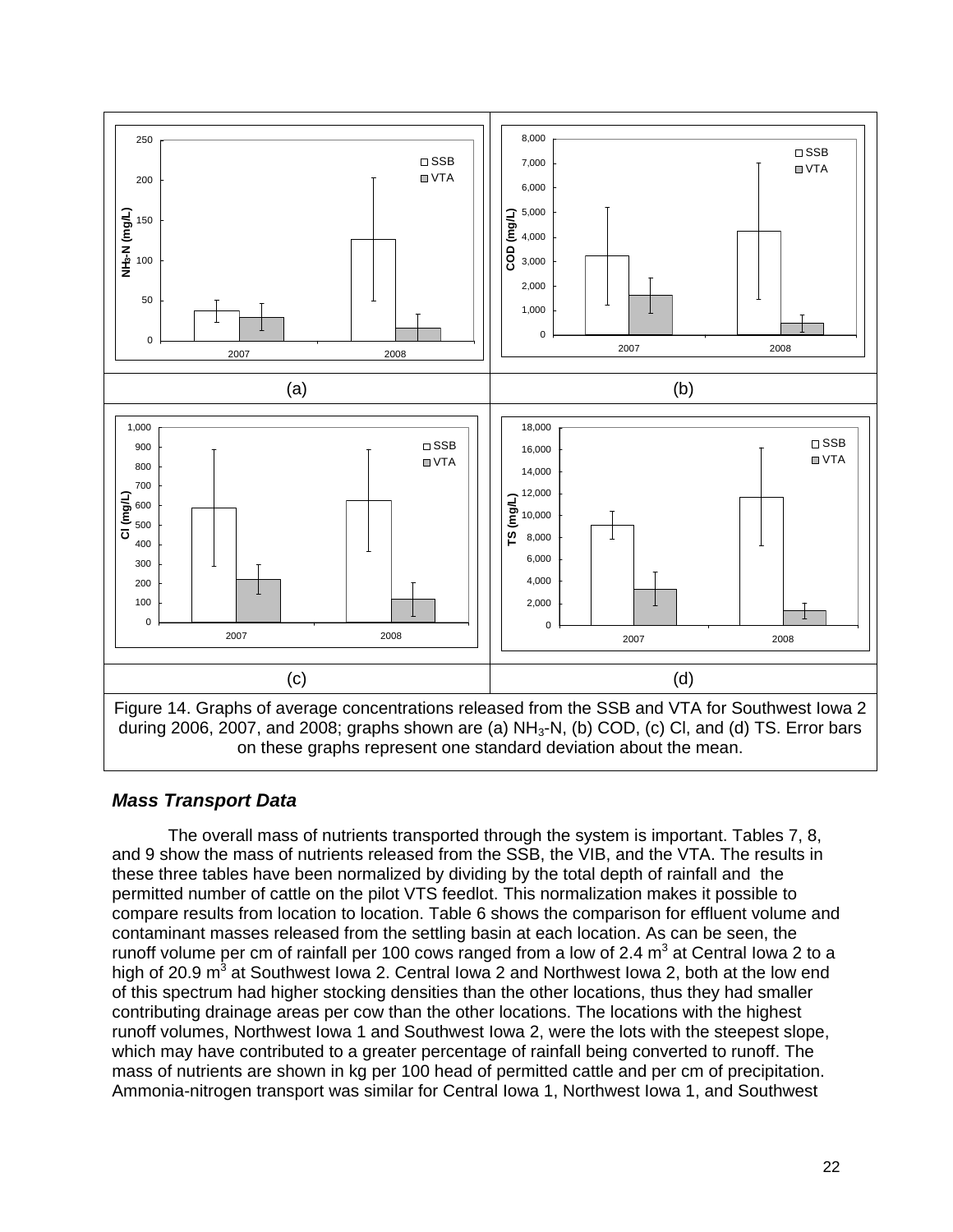Iowa 2. All three of these systems are similar in design and producer management. The similarity in transport among these three systems continues for most of the parameters with the exception of Cl, TSS, and TS which are substantially greater for Northwest Iowa 1. Also of note is that even though Northwest Iowa 2 had less runoff per cm of precipitation per 100 head of cattle, the mass of each of the contaminants released from the settling basin was similar to, or higher than, other locations due to the much higher nutrient concentrations.

|                  |         |                                                         |      |       | <b>SSB</b> |                                                                                                                                                    |      |      |      |                                                        |       |     |
|------------------|---------|---------------------------------------------------------|------|-------|------------|----------------------------------------------------------------------------------------------------------------------------------------------------|------|------|------|--------------------------------------------------------|-------|-----|
|                  | Volume' | $NH3-N‡$ BOD <sub>5</sub> <sup>‡</sup> COD <sup>‡</sup> |      |       | $Cl+$      | Total $P^{\ddagger}$ TKN <sup><math>\ddagger</math></sup> TSS <sup><math>\ddagger</math></sup> NO <sub>3</sub> -N <sup><math>\ddagger</math></sup> |      |      |      | ortho- $P^{\ddagger}$ TDS <sup>‡</sup> TS <sup>‡</sup> |       |     |
| Central Iowa 1   | 6.8     | 0.89                                                    | 8.8  | 29.5  | 1.52       | 0.51                                                                                                                                               | 1.79 | 9.3  | 0.00 | 0.43                                                   | 24.5  | -34 |
| Central lowa 2   | 2.4     | 0.18                                                    | 2.4  | 10.6  | 0.75       | 0.20                                                                                                                                               | 0.58 | 5.2  | 0.01 | 0.10                                                   | 11.3  | -17 |
| Northwest Iowa 1 | 14.5    | 1.99                                                    | 17.9 | 68.8  | 9.25       | 1.00                                                                                                                                               | 4.85 | 40.5 | 0.01 | 0.63                                                   | 92.3  | 133 |
| Northwest Iowa 2 | 3.6     | 1.73                                                    | 30.4 | 146.8 | 3.35       | 0.89                                                                                                                                               | 6.30 | 70.9 | 0.01 | 0.42                                                   | 55.4  | 126 |
| Southwest lowa 1 | 9.4     | 0.68                                                    | 4.8  | 13.4  | 1.72       | 0.41                                                                                                                                               | 1.04 | 15.2 | 0.00 | 0.33                                                   | 39.7  | 55  |
| Southwest lowa 2 | 20.9    | 1.88                                                    | 17.4 | 71.3  | 10.54      | 1.57                                                                                                                                               | 4.48 | 65.8 | 0.06 | 0.89                                                   | 114.8 | 181 |

Table 7. Mass of nutrients released from SSB per 100 head of cattle per cm of precipitation.

 $\dagger$  Units of m<sup>3</sup> per 100 head of cattle and cm of precipitation

‡ Units of kg per 100 head of cattle and cm of precipitation

 Table 8 shows the mass transport after treatment in the VIB. Again the tile lines surrounding the VTA at Southwest Iowa 1 are included in this analysis. As can be seen, transport of most of the parameters was similar at all three sites; however, there are a few exceptions such as the high transport of solids at Southwest Iowa 1. Again this is most likely an aberration caused by the sediment build–up around the sampler. Also of note is that the oxygen demand, both biochemical and chemical, were higher for Northwest Iowa 2. Again given the similar volume of effluent per cm of rainfall and per 100 head leaving this component this high mass transport is again due to high concentrations in the effluent. Possible reasons for these higher concentrations were discussed in the concentration section of this paper.

|                  |     |      |     |      | VIB  |      |      |      |      |                                                                                                                                                                                                                                                                 |      |    |
|------------------|-----|------|-----|------|------|------|------|------|------|-----------------------------------------------------------------------------------------------------------------------------------------------------------------------------------------------------------------------------------------------------------------|------|----|
|                  |     |      |     |      |      |      |      |      |      | Volume <sup>†</sup> NH <sub>3</sub> -N <sup>‡</sup> BOD <sub>5</sub> <sup>†</sup> COD <sup>†</sup> CI <sup>†</sup> Total P <sup>‡</sup> TKN <sup>‡</sup> TSS <sup>†</sup> NO <sub>3</sub> -N <sup>‡</sup> ortho-P <sup>‡</sup> TDS <sup>†</sup> TS <sup>†</sup> |      |    |
| Central Iowa 2   | 3.2 | 0.04 | 0.4 | 1.8  | 0.47 | 0.03 | 0.16 | 0.6  | 0.01 | 0.02                                                                                                                                                                                                                                                            | 5.0  |    |
| Northwest Iowa 2 | 2.6 | 0.44 | 5.5 | 15.6 | 1.22 | 0.14 | 0.99 | 2.6  | 0.00 | 0.07                                                                                                                                                                                                                                                            | 16.7 | 19 |
| Southwest lowa 1 | 2.5 | 0.06 | 0.6 | 3.8  | 0.71 | 0.13 | 0.32 | 10.7 | 0.14 | 0.08                                                                                                                                                                                                                                                            | 14.8 | 26 |

Table 8. Mass of nutrients released from VIB per 100 head of cattle and per cm of precipitation

 $\dagger$  Units of m<sup>3</sup> per 100 head of cattle and cm of precipitation

‡ Units of kg per 100 head of cattle and cm of precipitation

At four locations (Central Iowa 1, Central Iowa 2, Southwest Iowa 1, and Southwest Iowa 2) the average release volume was around five to six  $m<sup>3</sup>$  per 100 head (based on permitted number) per cm of rainfall. For the northwest Iowa sites this volume was substantially less, between one and two cubic meter per 100 head (based on permitted number) per cm of rainfall. Overall, nutrient mass releases were similar from all sites after normalizing based by cm of precipitation and the permitted number of head at each location. Items of note are that even though Central Iowa 2 had a larger volume of release, the mass of nutrients released was still low due to the extremely low concentrations in the release.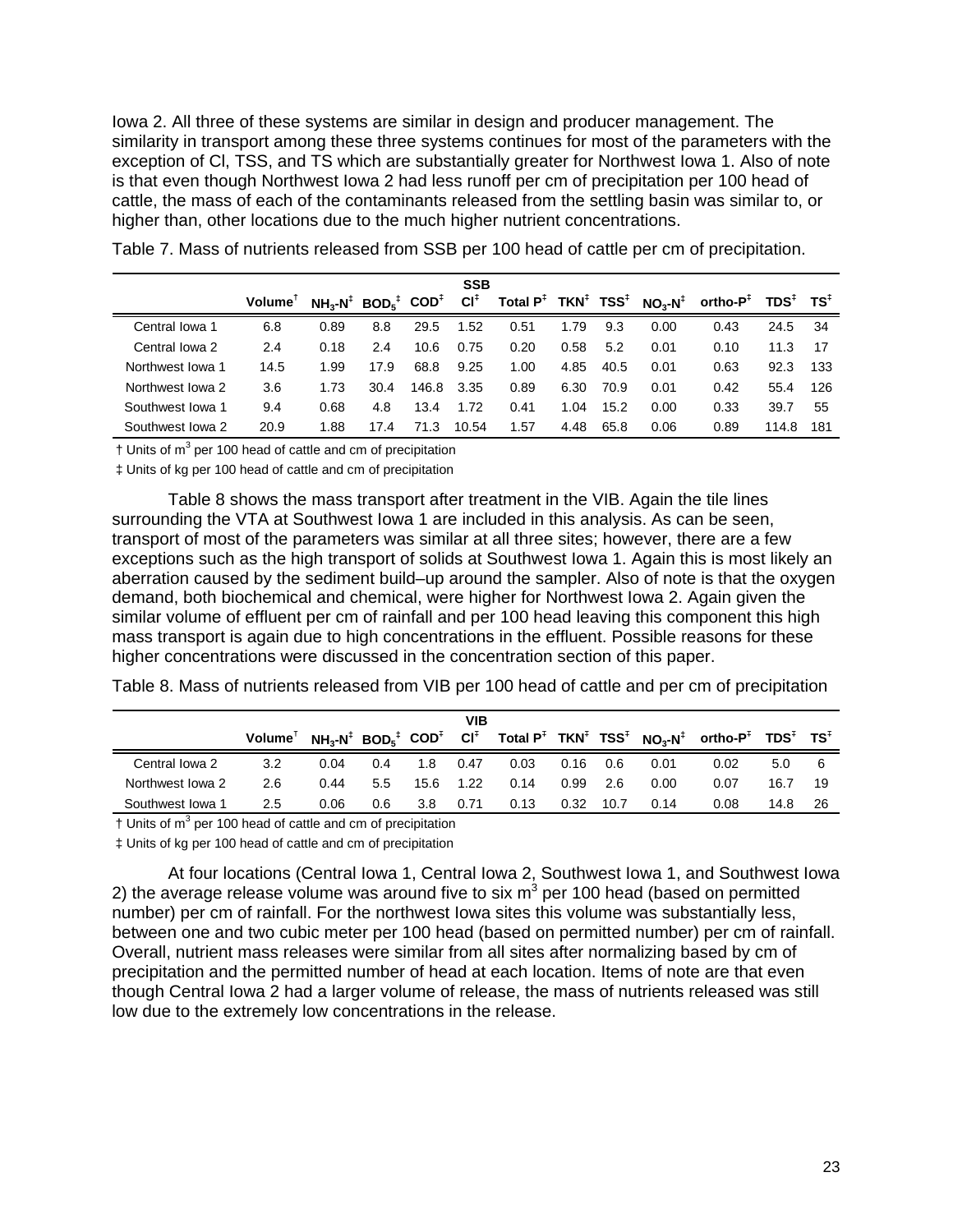| <b>VTA</b>       |         |                                                         |     |      |                 |                                                                                                                                                    |      |     |      |                                                        |      |    |
|------------------|---------|---------------------------------------------------------|-----|------|-----------------|----------------------------------------------------------------------------------------------------------------------------------------------------|------|-----|------|--------------------------------------------------------|------|----|
|                  | Volume' | $NH3-N‡$ BOD <sub>5</sub> <sup>‡</sup> COD <sup>‡</sup> |     |      | Cl <sub>1</sub> | Total $P^{\ddagger}$ TKN <sup><math>\ddagger</math></sup> TSS <sup><math>\ddagger</math></sup> NO <sub>3</sub> -N <sup><math>\ddagger</math></sup> |      |     |      | ortho- $P^{\ddagger}$ TDS <sup>‡</sup> TS <sup>‡</sup> |      |    |
| Central Iowa 1   | 5.7     | 0.24                                                    | 2.4 | 8.5  | 0.55            | 0.17                                                                                                                                               | 0.51 | 1.8 | 0.01 | 0.13                                                   | 9.6  | 11 |
| Central lowa 2   | 6.8     | 0.02                                                    | 0.2 | 1.3  | 0.27            | 0.02                                                                                                                                               | 0.07 | 0.4 | 0.01 | 0.01                                                   | 3.5  | 4  |
| Northwest Iowa 1 | 2.0     | 0.14                                                    | 1.3 | 5.3  | 0.72            | 0.09                                                                                                                                               | 0.34 | 2.1 | 0.00 | 0.04                                                   | 7.1  | 9  |
| Northwest Iowa 2 | 1.1     | 0.31                                                    | 4.1 | 10.8 | 0.54            | 0.06                                                                                                                                               | 0.68 | 2.0 | 0.00 | 0.04                                                   | 7.1  | 9  |
| Southwest lowa 1 | 5.2     | 0.21                                                    | 1.8 | 8.2  | 0.85            | 0.26                                                                                                                                               | 0.63 | 4.5 | 0.01 | 0.18                                                   | 23.6 | 28 |
| Southwest lowa 2 | 5.7     | 0.10                                                    | 0.6 | 3.8  | 0.69            | 0.14                                                                                                                                               | 0.26 | 1.8 | 0.00 | 0.09                                                   | 7.9  | 10 |

Table 9. Mass of nutrients released from VTA per 100 head of cattle and per cm of precipitation

 $\dagger$  Units of m<sup>3</sup> per 100 head of cattle and cm of precipitation

‡ Units of kg per 100 head of cattle and cm of precipitation

 Table 10 shows the overall concentration reductions occurring at each of the sites. Overall decreases in the release volumes ranged from an increase of 180% at Central Iowa 2 to decreases of 90% at Northwest Iowa 1. Overall, nutrient mass transport reductions were similar for most sites with the exception of Southwest Iowa 1 and Central Iowa 1. At the remaining four locations, concentration reductions generally ranged from 80 to 99%. The majority of the release volume at Central Iowa 1 occurred in 2007. This was a very wet year, with this site experiencing 140 cm (55 inches) as opposed to the average rainfall of 85 cm (33 inches). This extremely wet year kept the VTA in saturated conditions for extended periods. Southwest Iowa 1 also had poor performance in comparison to the other location. This site has only been monitored for one complete year (2008) as opposed to the other sites. This site experienced several large rainfall events which resulted in substantial portions of the overall system release volumes due to breaches in the settling basin berms as well as the berms surrounding the VTA. During these breach events flow was estimated from either the stage-storage relationship of the basin or from measurement of the depth and duration of the outflow event. Depth and duration measurements were used in a rectangular weir equation to estimate release volumes. Grab samples from these events were used in calculating mass releases.

| Table 10. Percent reduction in nutrient transport from the VTS as compared to a settling basin |  |
|------------------------------------------------------------------------------------------------|--|
| only system.                                                                                   |  |

|                  | % Reduction in Mass Transport |             |            |     |     |                |     |     |          |         |     |     |  |  |
|------------------|-------------------------------|-------------|------------|-----|-----|----------------|-----|-----|----------|---------|-----|-----|--|--|
|                  | Volume                        | $NH_{3}$ -N | <b>BOD</b> | COD | СI  | <b>Total P</b> | TKN | TSS | $NO3-N$  | ortho-P | TDS | ТS  |  |  |
| Central Iowa 1   | 16%                           | 72%         | 72%        | 71% | 64% | 66%            | 71% | 81% | $-107%$  | 69%     | 61% | 66% |  |  |
| Central Iowa 2   | $-184%$                       | 87%         | 91%        | 88% | 65% | 88%            | 88% | 92% | 43%      | 88%     | 69% | 76% |  |  |
| Northwest Iowa 1 | 86%                           | 93%         | 93%        | 92% | 92% | 91%            | 93% | 95% | 94%      | 93%     | 92% | 93% |  |  |
| Northwest Iowa 2 | 69%                           | 82%         | 87%        | 93% | 84% | 93%            | 89% | 97% | 71%      | 91%     | 87% | 93% |  |  |
| Southwest lowa 1 | 17%                           | 60%         | 52%        | 11% | 9%  | 4%             | 8%  | 0%  | $-9702%$ | 21%     | 3%  | 2%  |  |  |
| Southwest Iowa 2 | 73%                           | 95%         | 97%        | 95% | 93% | 91%            | 94% | 97% | 93%      | 89%     | 93% | 95% |  |  |

Along with the overall average mass transport over the course of monitoring it is also important to consider how performance has been changing over the three years of monitoring. To do this we will look at how the normalized mass transport varied by year. At each site transport graphs are shown for the same four parameters as was shown in the concentration analysis.

### Central Iowa 1

 As a general trend it appears that transport of contaminants through the settling basin is increasing each year, this is surprising since nutrient concentrations in the effluent released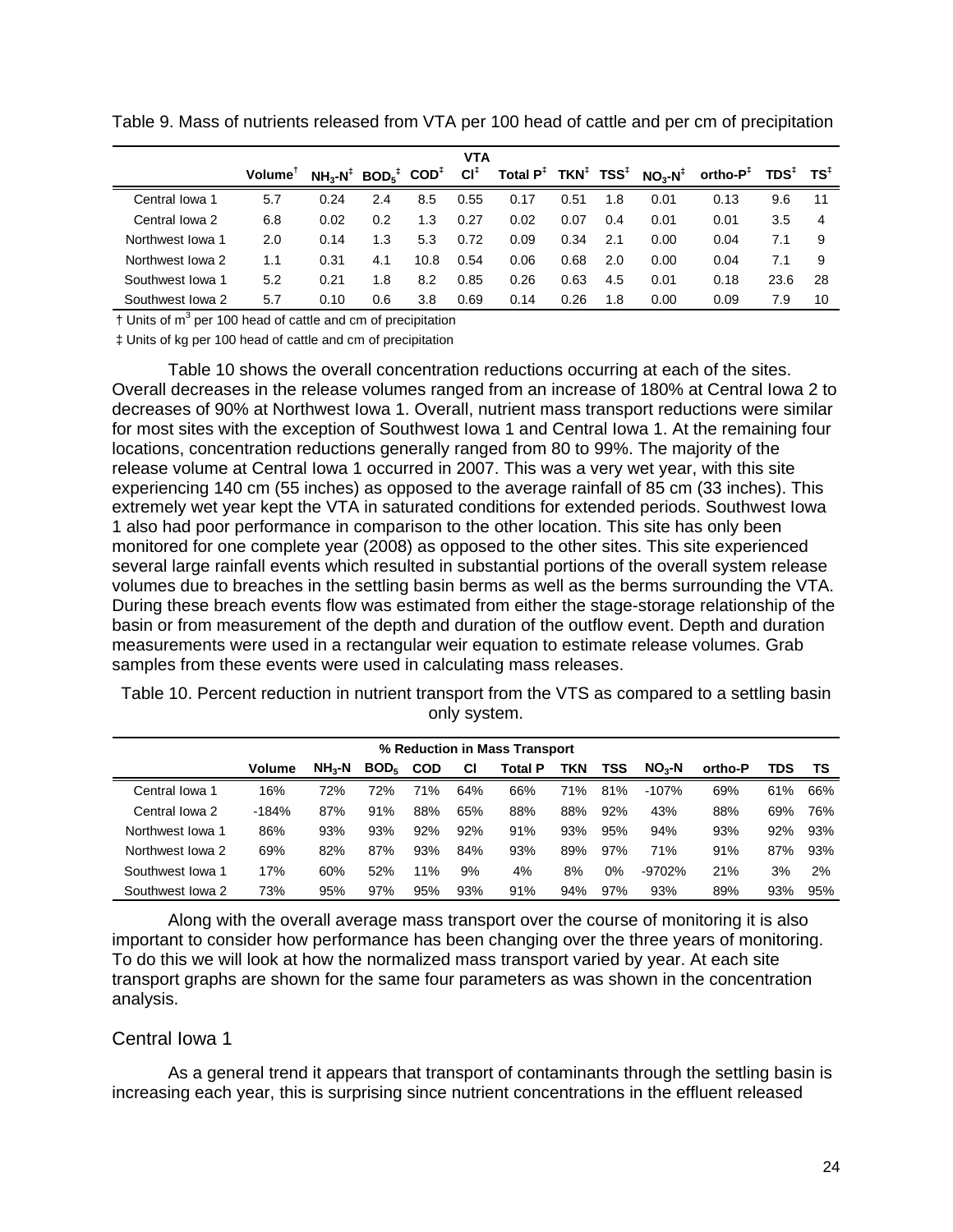from the settling basin have continued to decrease. This increase has been mostly due to an increase in release volume of feedlot runoff per cm of rainfall per 100 head. Mass transport of the contaminants from the VTA was substantially reduced in each of the three years with the worst system performance seen in 2007. This was by far the wettest year at this site and the wet, rainy conditions made it difficult for the producer to effectively manage his settling basin outlet.



## Central Iowa 2

 Overall mass transport of the four parameters (NH3-N, COD, Cl, and TS) have remained relatively steady for the SSB outlet with a slight downward trend in both  $NH<sub>3</sub>-N$ , and COD transport. Again transport of these parameters was substantially reduced during treatment in the VIB and VTA. In this case it appears there is a more evident trend that COD transport is decreasing with time, while  $HN<sub>3</sub>-N$ , CI, and TS transport have remained relatively consistent over the three years.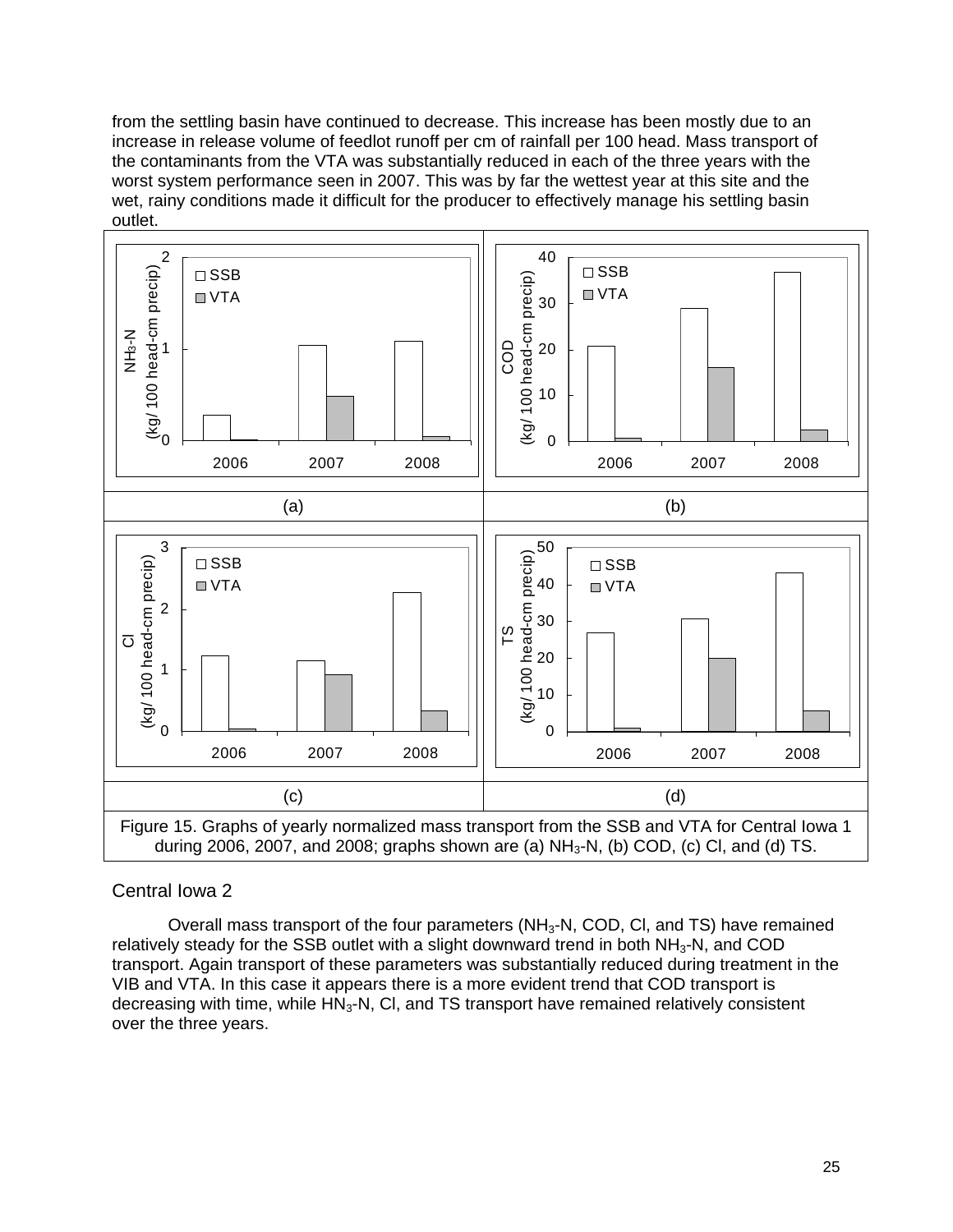

### Northwest Iowa 1

 At Northwest Iowa 1 the transport of these four parameters out of the VTA has been consistently lower than that out of the solid settling basin. In this case the lower transport of most parameters out of the SSB in 2007 can be attributed to the fact that we were unable to monitor the outlet of the SSB outlet for approximately one month as the producer made modifications. It is anticipated that if these results were included the settling basin transport numbers would be similar for all three years. Also it appears that transport out of the VTA was lower in 2008 than in the previous years. This most likely can be attributed to improved management of the system. During 2008 the producer consistently monitored conditions within the VTA and made sure that effluent released from the SSB did not reach the VTA outlet.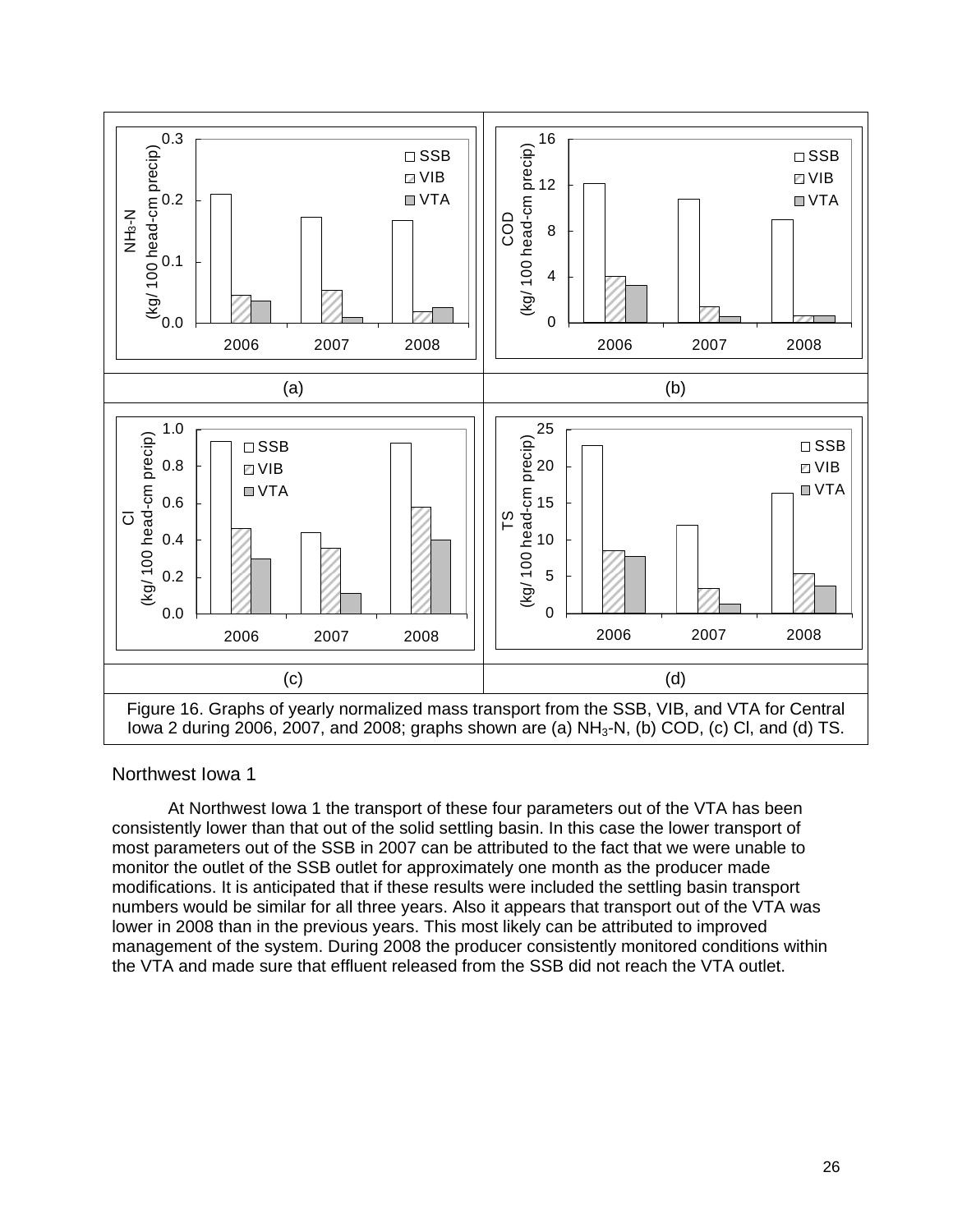

Northwest Iowa 2

 Performance of the VTS at Northwest Iowa 2 has been relatively consistent over the three years with little to no release from the VTA during the first two years of monitoring. In 2008 the producer applied effluent to the VTA at a faster rate than in previous years. This resulted in effluent release from the VTA which was recycled back into the VIB. During this time period the producer had the outlet from his VIB opened. It is believed that this effluent was then pumped out to the top of the VTA and applied again where a large percentage of it again reached the outlet of the VTA. This recycling of effluent in the system causes the mass transport number for the VTA and VIB to be larger in 2008 than the otherwise would have been. Also, it appears the transport of total solids from the SSB was reduced in 2008. This in part can be attributed to the producer installing stop-blocks at the SSB outlet to improve settling and solids retention within the basin; however, this concentration reduction appears to have had no effect on the transport of ammonia, chemical oxygen demand, or chloride.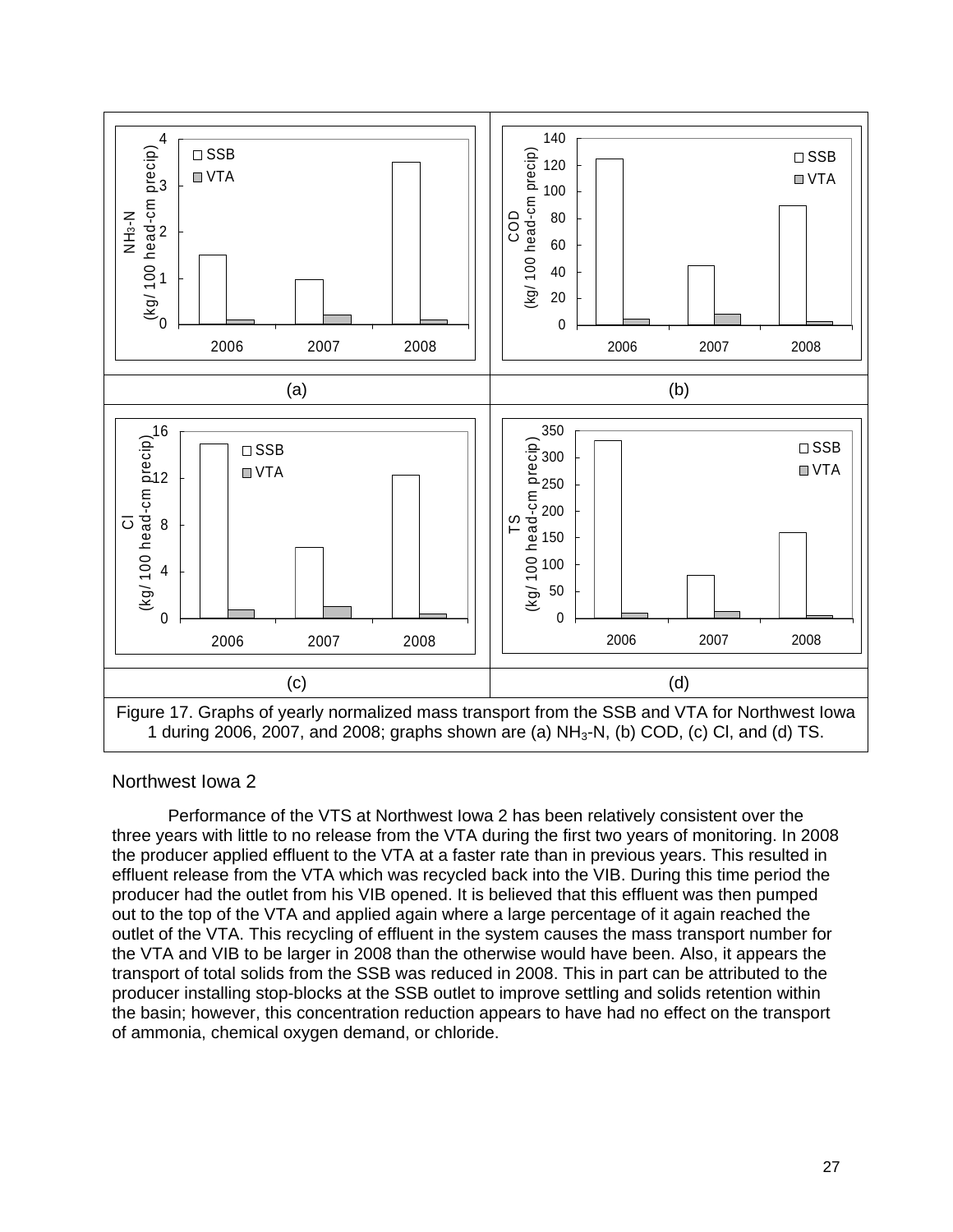

### Southwest Iowa 1

 Southwest Iowa 1 was only monitored for from September through December in 2007, so it is hard to make year-to-year comparison with so little data in 2007. In 2008 this site experienced some setbacks in operation of the system; specifically breaches in both the berms surround the settling basin and the VTA. Transport from these events was estimated as described above. These events caused a substantial volume of the overall system release. One other item of note is that mass transport in the tile lines account for about ¼ of the total transport of these contaminants from the system. Although not shown, approximately 80% of all nitrate lost from this system was in the tile lines.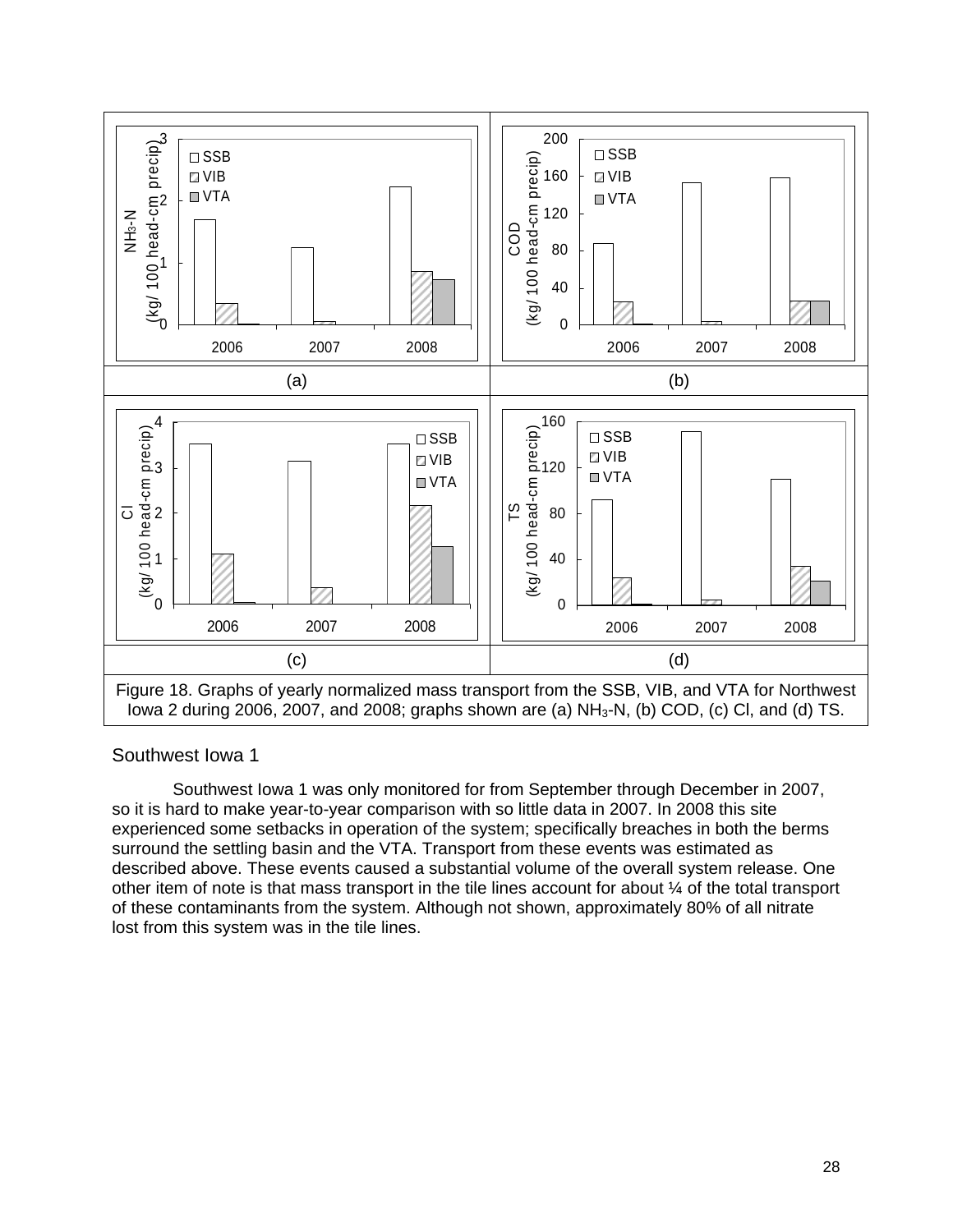

### Southwest Iowa 2

 At Southwest Iowa 2 the transport of COD, Cl, and TS from both the SSB and VTA have been consistent over the last two years of monitoring. Ammonia-nitrogen release from the VTA was also consistent over the two years of monitoring; however, the transport of ammonianitrogen from the settling basin almost doubled. This large increase can be attributed to the fact that concentrations of ammonia in the settling basin outlet also more than doubled in 2008 as compared to 2007. This large increase in ammonia concentrations may have been caused by the fact that all the solids captured by the SSB in 2007 were not removed. The organic nitrogen attached to these solids accumulating in the SSB have had time to undergo ammonification and may now be acting as an ammonia source to the feedlot runoff effluent. This data would seem to indicate that solids that have accumulated within the basin may be acting as an ammonia source to the feedlot runoff.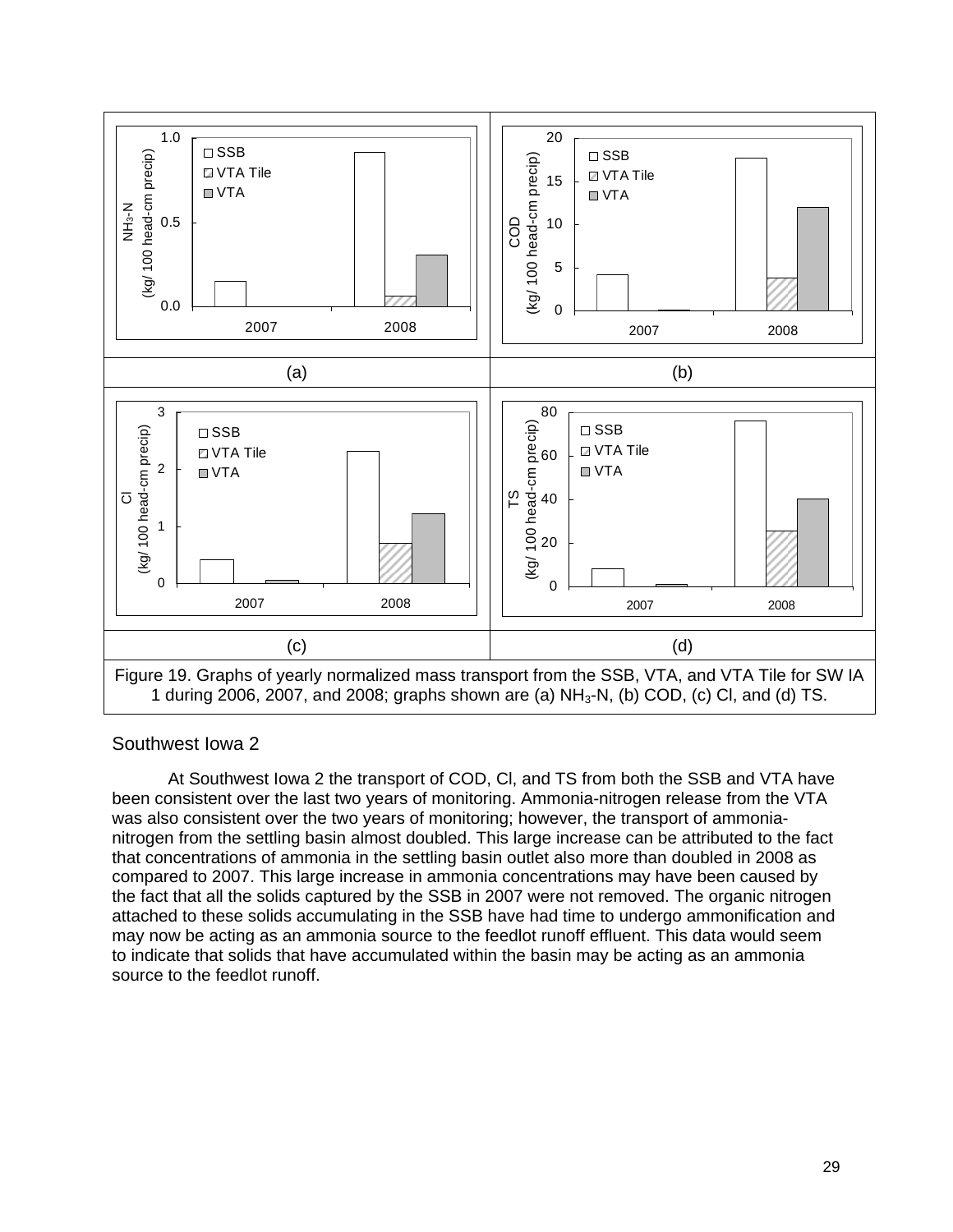

# **Conclusions**

The performances of the six vegetative treatment systems monitored in this study varied based on weather, location, and management factors. Overall system performance was mixed with nutrient transport reductions ranging from 65-99% for most locations; however, performance was lower at specific locations. The VTSs also provided concentration reductions ranging 60 to 90% for most contaminants. These results show that system management is one of the keys to maximizing system performance. Moreover, monitoring of these sites indicates that as producers have gained experience in managing the systems performance has improved.

During the course of this study modification have been made to the system components in an attempt to improve performance. Modifications have included the addition of valves on the outlet of the settling basins and the addition of earthen flow spreaders in the VTAs. The addition of gate valves on the settling basin outlets improved solids retention in the basin and decreased nutrient concentration in the outflow. Additionally, the concentration of effluent released from the VTA has continuously decreased as vegetation within the VTAs has matured. The concentration reductions in the VTA outflow are also in part due to improved management that has ensured